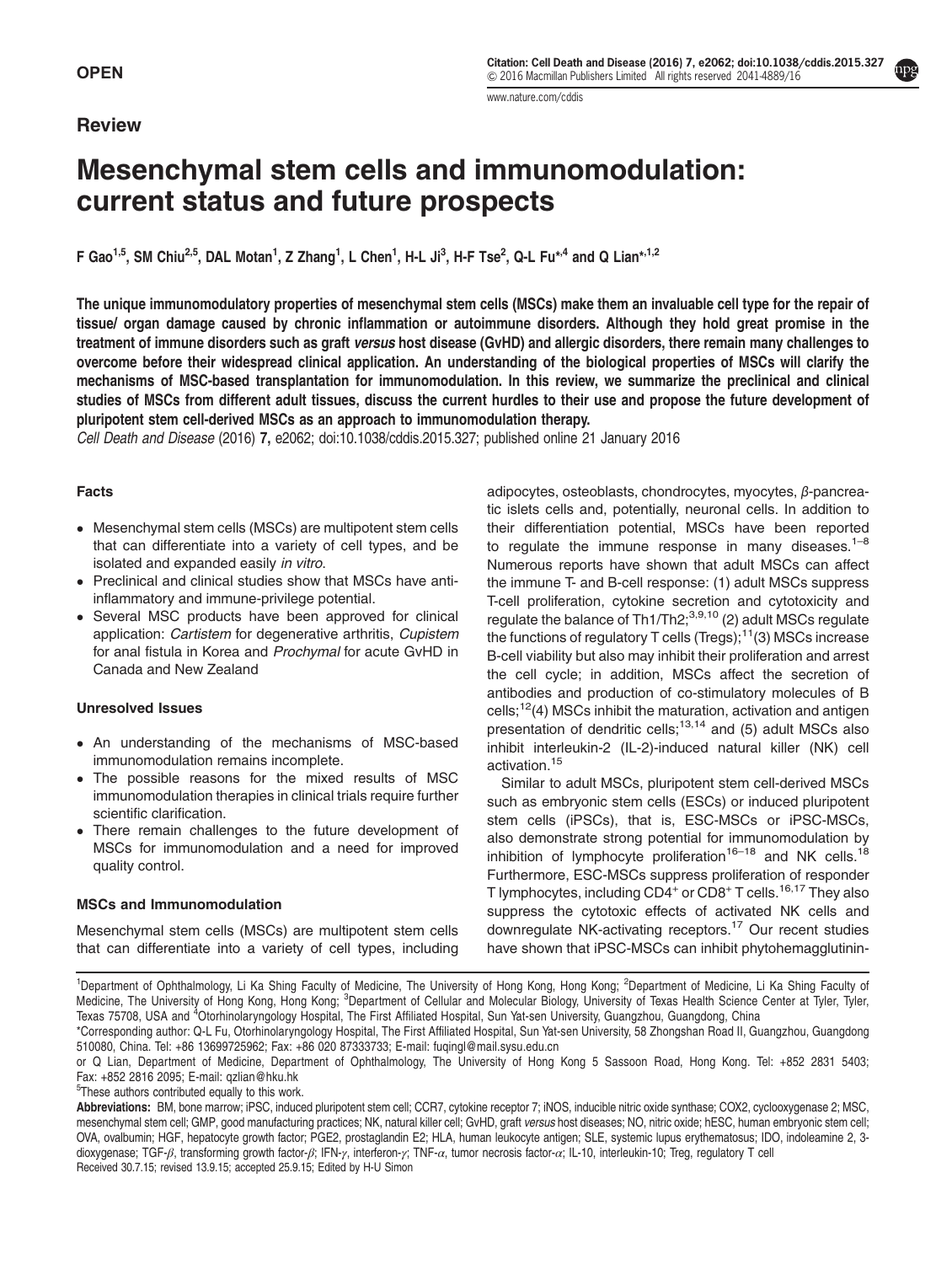stimulated lymphocyte proliferation in a dose-dependent manner.<sup>[19](#page-7-0)</sup>

2

Interestingly, current evidence suggests that MSCs exert variable immunomodulatory effects on the same types of immune cell depending on the local microenvironment or disease status. For example, MSCs decrease the Th1 response in patients with acute graft versus host disease (GvHD)<sup>[20](#page-7-0)</sup> and autoimmune diseases such as systemic lupus erythematosus (SLE).<sup>[21](#page-7-0)</sup> However, bone marrow (BM)-derived MSCs (BM-MSC) lead to a shift from Th2 to Th1 responses in airway allergic inflammatory diseases, including allergic rhinitis<sup>[22,23](#page-7-0)</sup> and asthma.<sup>[24](#page-8-0)–27</sup> Inflammatory conditions also have been proven to change immunomudulatory gene expression in MSCs or promote the cell–cell contact effect, resulting in an enhanced immunosuppressive response.<sup>28-30</sup> These observations suggest that MSCs are capable of switching their effects to protect the body from disease in different situations.

Mechanisms of MSC-mediated immunomodulation. Although the underlying mechanisms of MSC immunomodulation have yet to be elucidated, they are likely mediated by soluble factors and cell contact-dependent mechanisms in response to immune cells (Figure 1). We and others have shown that MSCs regulate the adaptive and innate immune systems by suppression of T cells and maturation of dendritic cells, reducing B-cell activation and proliferation and inhibiting proliferation and cytotoxicity of NK cells, and promote the generation of regulatory T cells via soluble factors or cell–cell contact mechanisms.<sup>[19](#page-7-0),31-[33](#page-8-0)</sup>

Immunomodulation by soluble factors: Several soluble factors have been proposed to mediate the immunosuppressive effect, including transforming growth factor-β1 (TGF-β1), prostaglandin E2 (PGE2), hepatocyte growth factor (HGF), indoleamine-pyrrole 2,3-dioxygenase (IDO), nitric oxide (NO) and interleukin-10 (IL-10). Extensive data show that the proinflammatory cytokine interferon-γ (IFN-γ), alone or in combination with tumor necrosis factor-α (TNF-α), IL-1α or IL-1β, induces MSCs to secrete various enzymes and soluble factors such as cyclooxygenase 2 (COX-2), PGE2 and IDO that mediate immunosuppressive activity. $34-37$  $34-37$  PGE2, which is dramatically upregulated after co-culture of MSCs with peripheral blood mononuclear cells,<sup>38</sup> has been shown to inhibit T-cell proliferation.<sup>[39](#page-8-0)</sup> IDO, by catalyzing the conversion of tryptophan to kynurenine, is able to inhibit the growth and function of immune cells.<sup>39</sup> Secretion of IDO by MSCs has been shown to inhibit allogeneic T-cell responses and induce kidney allograft tolerance,<sup>[40](#page-8-0)</sup> although IDO-expressing dendritic cells have also been shown to mediate the inhibitory effect of MSCs on T-cell proliferation.<sup>[41](#page-8-0)</sup> NO is another soluble factor known to inhibit T-cell proliferation.<sup>[42](#page-8-0),[43](#page-8-0)</sup> It has been shown that MSC-produced NO is one of the major mediators of T-cell suppression by MSCs. $^{44}$  Ren et al.<sup>[37](#page-8-0)</sup> established that BM-MSCs dramatically upregulated inducible nitric oxide synthase (iNOS) and chemokines in response to a combination of IFN-γ and proinflammatory cytokines. They further found that MSCs attenuated delayed-type hypersensitivity and prevented the development of GvHD through a mechanism that required TNF- $\alpha$  and iNOS.<sup>37</sup> Nemeth et al.<sup>[25](#page-8-0)</sup> showed that BM-MSCs significantly suppressed allergic responses in a mouse model of ragweed-induced asthma by TGF-β. In addition to the above mentioned factors, several reports suggest that other soluble factors such as  $IL-6,43$  $IL-6,43$ galectins<sup>[45,46](#page-8-0)</sup> and leukemia inhibitory factor<sup>[47](#page-8-0)</sup> can regulate immunomodulation of MSCs.



Figure 1 Immunomodulatory effects of MSCs on immune cells. Immunomodulatory effects of MSCs include suppression of B- and T-cell proliferation, induction and regulation of regulatory T cells, inhibition of NK cell function and inhibiting dendritic cell maturation and activation. The immunosuppressive effects of MSCs are mediated by soluble factors and cell–cell contact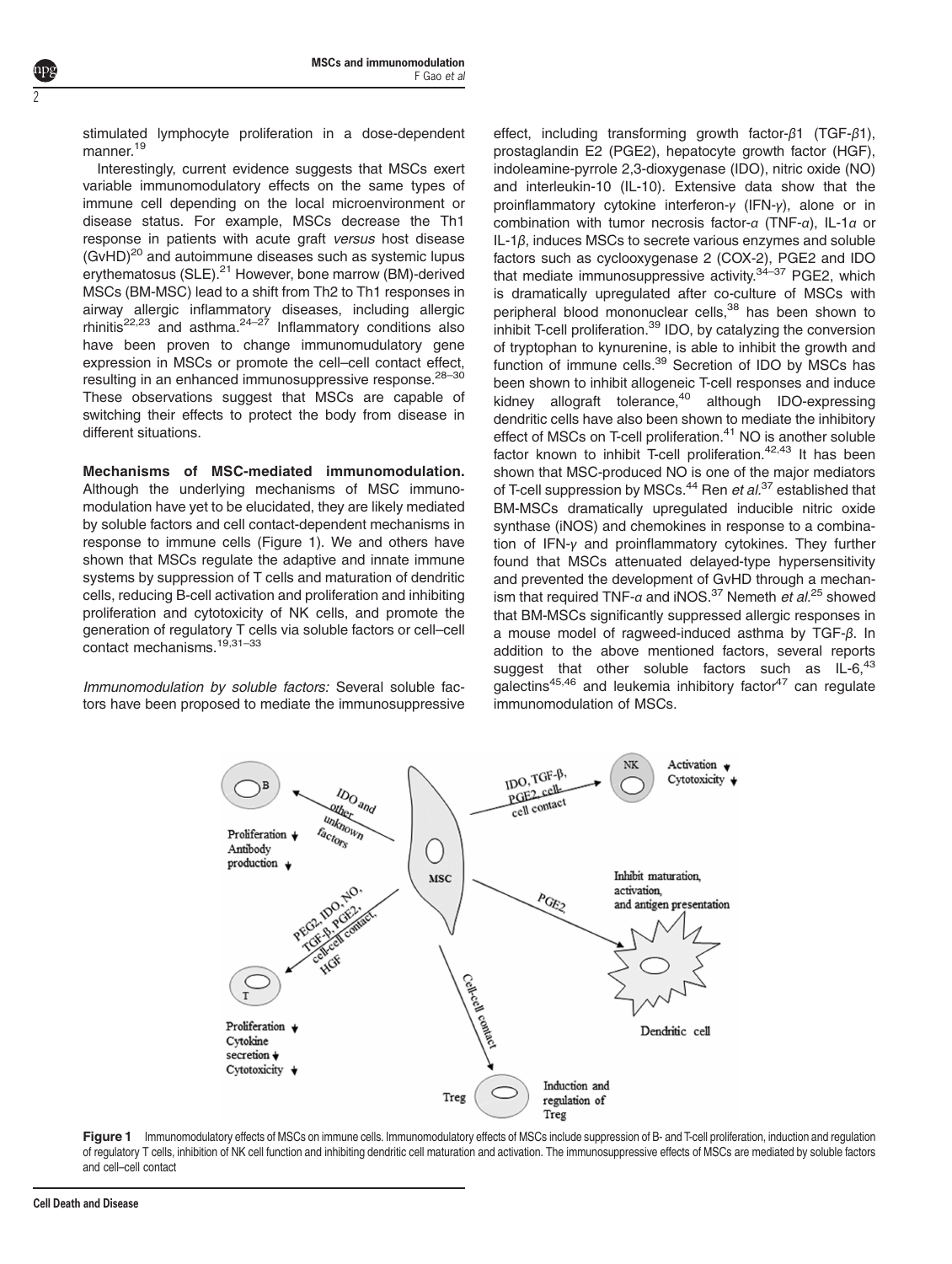|  | <b>Table 1</b> Immunomodulation of MSCs in animal model |  |  |  |
|--|---------------------------------------------------------|--|--|--|
|--|---------------------------------------------------------|--|--|--|

| <b>Model</b>                  | <b>Animals</b>                                    | <b>MSCs</b>                     |               |                          | Reference |
|-------------------------------|---------------------------------------------------|---------------------------------|---------------|--------------------------|-----------|
|                               |                                                   | <b>Source</b>                   | <b>Effect</b> | <b>Mechanism</b>         |           |
| Allergic rhinitis             | Balb/c mice                                       | Balb/c mice adipose tissue MSCs | Υ             |                          | 22        |
| Asthma                        | Balb/c mice and C57BL/6 mice C57BL/6 mice BM-MSCs |                                 | Υ             | $IFN-\gamma$ dependent   | 24        |
| Asthma                        | C57BL/6J mice                                     | Balb/c mice BM-MSCs             | Υ             | $TGF-\beta$              | 25        |
| Chronic asthma                |                                                   |                                 |               |                          |           |
|                               | Balb/c mice                                       | Human BM-MSCs                   | Υ             |                          | 26        |
| Allergic rhinitis             | Balb/c mice                                       | Human BM-MSCs                   | Υ             |                          | 27        |
| Autoimmune hearing loss       | Balb/c mice                                       | Human adipose tissue MSCs       | Υ             | $IL-10$                  | 150       |
| Severe asthma                 | Balb/c mice                                       | S.D. rats BM-MSCs               | Υ             |                          | 55        |
| Asthma                        | Balb/c mice                                       | Balb/c mice BM-MSCs             | Υ             |                          | 56        |
| Chronic asthma                | Balb/c mice                                       | Balb/c mice BM-MSCs             | Υ             |                          | 57        |
| <b>Experimental colitis</b>   | C57BL/6J mice                                     | Human gingival-MSCs             | Υ             | IL-10. IDO               | 58        |
| <b>Radiation proctitis</b>    | SD rats                                           | SD rat BM-MSCs                  | Υ             | Glucocorticoid           | 59        |
| Immune thrombocytopenia       | Balb/c mice                                       | Human adipose tissue MSCs       | Υ             | T helper cells           | 60        |
| Experimental autoimmune       | C57BL/6 mice                                      | C57BL/6J mice BM-MSCs           | Υ             | $IFN-v$                  | 61        |
| encephalomyelitis             |                                                   |                                 |               |                          |           |
| <b>Experimental arthritis</b> | DBA/1 LacJ mice                                   | Human adipose tissue MSCs       | Υ             |                          | 62        |
| Rheumatoid arthritis          | DBA/1 mice                                        | Human adipose tissue MSCs       | Y             | Inducing Treg cells      | 63        |
| <b>Rheumatoid arthritis</b>   | DBA/1 mice                                        | Human umbilical cord-MSCs       | Υ             | IL-10, IDO, TGF- $\beta$ | 64        |
| <b>SLE</b>                    | MRL/lpr mice                                      | C3H/HeJ mice BM-MSCs            | Υ             |                          | 65        |
| <b>SLE</b>                    | NZB/W F1 mice                                     | Human umbilical cord-MSCs       | Υ             |                          | 66        |
| <b>SLE</b>                    | MRL/lpr mice                                      | Human umbilical cord-MSCs       | Υ             |                          | 68        |
| GvHD                          | DBA/2 mice                                        | Human umbilical cord-MSCs       | Υ             | IDO, TGF- $\beta$        | 69        |
| Experimental autoimmune       | Lewis rats                                        | Lewis rats BM-MSCs              | Υ             | TGF- $\beta$ , IL-6      | 72        |
| encephalomyelitis             |                                                   |                                 |               |                          |           |
| Autoimmune thyroiditis        | C57BL/6 mice                                      | Human adipose tissue MSCs       | Υ             |                          | 73        |
| Autoimmune myasthenia         | C57BL/6 mice                                      | Human BM-MSCs                   | Υ             |                          | 74        |
|                               |                                                   |                                 |               |                          |           |
| Contact dermatitis            | Balb/c mice                                       | Human gingival-MSCs             | Υ             | PGE <sub>2</sub>         | 151       |
| Asthma                        | Balb/c OlaHsd mice                                | FV/BN mice BM-MSCs              | Υ             | Inducing Treg cells      | 152       |
| Asthma                        | C57BL/6 mice                                      | C57BL/6J mice BM-MSCs           | Υ             |                          | 153       |
| Asthma                        | Balb/c mice                                       | Balb/c mice adipose tissue MSCs | Υ             |                          | 154       |
|                               |                                                   |                                 |               |                          |           |

Abbreviations: BM-MSC, bone marrow-derived mesenchymal stem cell; SLE, systemic lupus erythematosus; IFN-γ, interferon-γ; IL-10/6, interleukin-10/6; IDO, indoleamine 2,3-dioxygenase; iPS-MSC, induced pluripotent stem cell-derived mesenchymal stem cell; OVA, ovalbumin; PGE2, prostaglandin E2; TGF-β, transforming growth factor-β; Treg cell, regulatory T cell; Y, effect was shown

Although more than a dozen soluble factors are known to be involved in the immunomodulation of MSCs, their relationship remains unclear. The effect of soluble factors on the activity of MSCs may vary depending on the origin of the MSCs, target cells and the microenvironment. Though it is indisputable that MSC therapy contributes to immunosuppression, further elucidation of the detailed biological mechanisms involved in this process is required. At the same time, it must be noted that some cytokines or chemokines released from MSCs may be harmful, such as TNF-α and IL-6 that promote an inflammatory response.[48](#page-8-0) Therefore, the regulation mechanism of MSCs to produce beneficial soluble factors and how such factors can modulate immune cells are key issues that underlie the successful immunomodulation effects of MSCs.

Immunomodulation by cell–cell contact: Several reports on culture systems have shown that cell–cell contact is a key factor involved in the immunomodulatory effects of MSCs. Han et al.<sup>[49](#page-8-0)</sup> found that BM-MSCs not only decrease the survival and proliferation of T cells by contact-dependent mechanisms, but they also increase the proportion of Tregs. Krampera et al.<sup>[50](#page-8-0)</sup> reported that the inhibitory effect of MSCs on T cells requires the presence of MSCs in culture and MSC–T-cell contact. In addition, it has previously been found that direct contact between MSCs and purified T cells is required for Treg induction.<sup>[51](#page-8-0)</sup> Cell adhesion molecules

secreted by MSCs, such as CD274 (also known as Programmed death ligand 1), vascular cell adhesion molecule-1 and galectin-1, could be upregulated by IFN-γ that not only can support cell–cell contact but also promote the immunomodulation capacity of MSCs.<sup>[29,30,52](#page-8-0)-54</sup> The interaction between cells and the action or counteraction of several factors involved in the immune function of MSCs is a complex network. In order to provide pleiotropic immunomodulation that is responsive to different stimulants such as chemokines and that targets different immune cells, MSCs are likely to employ both direct contact and soluble factors that work together for diverse and strong regulation.

Preclinical studies of MSCs in immunomodulation. MSCs derived from BM or fat tissues or other tissues have been employed in the treatment for experimental animal models of inflammatory and immune disorder diseases (Table 1). Autologous, allogeneic and even xenogeneic MSCs have shown great promise in the treatment. In mouse models of chronic or severe asthma, systemic administration of MSCs reduces allergen-specific IgE and Th2 cytokines IL-4, IL-5 or IL-13 in bronchial fluid and inhibits airway inflamma-tion and pathology remodeling.<sup>[55](#page-8-0),[56](#page-8-0)</sup> A decrease in serum NO levels following administration of MSCs was also observed.<sup>[57](#page-8-0)</sup> In experimental disease models including colitis,<sup>[58](#page-8-0)</sup> radiation proctitis,<sup>[59](#page-8-0)</sup> immune thrombocytopenia<sup>[60](#page-8-0)</sup> and autoimmune

3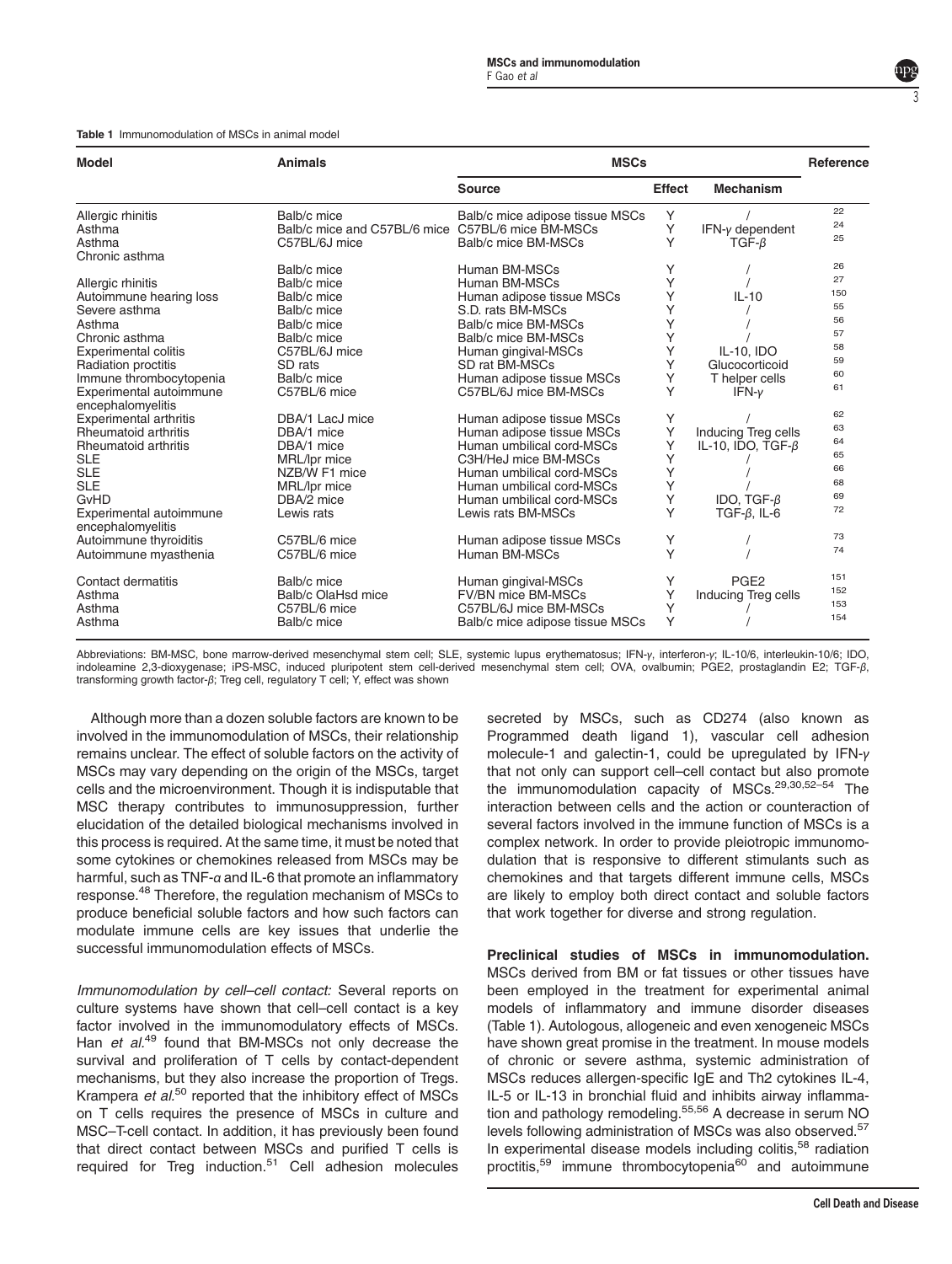encephalomyelitis,<sup>[61](#page-8-0)</sup> MSCs reduce T-cell proliferation, suppress the inflammatory infiltrates and cytokines and express anti-inflammatory cytokines. Similarly, prominent immunosuppressive effects of MSCs for animal immune disorder models of arthritis,  $62-64$  $62-64$  SLE,  $65-68$  $65-68$  GvHD $69$  and multiple sclerosis<sup>[70](#page-8-0)-72</sup> have been well documented. In the treatment of SLE, both allogeneic BM-MSCs<sup>[65](#page-8-0)</sup> and xenogeneic umbilical cord blood derived-MSCs from humans $^{66,68}$  significantly delay the development of proteinuria, reconstruct the BM osteoblastic niche and effectively reverse multiorgan dysfunction. MSCs also seem to confer protective effects in other immune diseases including autoimmune thyroiditis.<sup>[73](#page-8-0)</sup> autoimmune myasthenia gravis,  $74$  hearing loss<sup>[75](#page-9-0)</sup> and primary biliary cirrhosis.<sup>[76](#page-9-0)</sup>

4

Notably, human MSCs demonstrated effective immuno-modulation in mouse models of immune disorders.<sup>[26](#page-8-0),[27,58,60](#page-8-0)</sup> As human MSCs are well tolerated in murine disease models, it suggests that human MSCs can favorably change the outcome of inflammatory reactions while avoiding the pathology associated with cross-species application.<sup>[27,60](#page-8-0)</sup>

Human ESC/iPSC-MSCs act as new cell types have also been investigated in immunoregulation and showed encouraging results.[19,](#page-7-0)77–[79](#page-9-0) Human ESC-MSCs exhibited better engraftment and immunomodulation effect than human BM-MSCs in mouse pulmonary arterial hypertension model.<sup>[79](#page-9-0)</sup> Another study demonstrated the immunomodulatory properties of human iPSC-MSCs in a mouse model of allergic inflammation in both the upper and lower airways.<sup>[33](#page-8-0)</sup> Systemic administration of human iPSC-MSCs significantly inhibited inflammatory infiltration in both the bronchoalveolar and nasal lavage, and serum levels of IgE and Th2 cytokines (IL-4, IL-5 or IL-13) were also significantly decreased. Interestingly, compared with adult MSCs, human ESC/iPSC-MSCs are insensitive to IFN-γ-induced human leukocyte antigen-II (HLA-II) and have better cell survival and engraftment rate after transplantation.<sup>79,[80](#page-9-0)</sup> These advantages of ESC/iPSC-MSCs indicate that pluripotent stem cell-derived MSCs can serve as an alternative to adult MSCs in the future treatment of these diseases.

Clinical studies of MSCs in immunomodulation. A progressive understanding of the biology of MSCs has led to their approval and use in clinical trials as an immunomodulator in the treatment of diseases such as GvHD, organ transplantation, diabetes, multiple sclerosis and Crohn's disease. Detailed information is summarized in [Table 2](#page-4-0). To date, more than 400 studies to explore the therapeutic effects of MSCs have been registered on the clinical trial database (<www.clinicaltrials.gov>).

Severe GvHD is a life-threatening complication following allogeneic transplantation of hematopoietic stem cells in many malignant and nonmalignant disorders. Steroids are currently the first-line treatment for GvHD. Nonetheless, the outcome for patients with severe, steroid-resistant or acute GvHD is poor. In a phase II study, Le Blanc et  $al.^{81}$  $al.^{81}$  $al.^{81}$  injected allogeneic BM-MSCs into 55 patients with grade 2–4 GvHD: a complete or partial response was achieved in 30 and 9 patients, respectively. More importantly, the total and transplantationrelated mortality in those with a complete response was significantly lower than in those with a partial or no response, and no patients experienced major adverse effects following infusion of MSCs. In another phase I/II clinical trial of the therapeutic effects of MSCs on acute (10 patients) and chronic (8 patients) GvHD, $^{82}$  $^{82}$  $^{82}$  a complete response was achieved in 1 patient with acute GvHD and 1 with chronic GvHD; a partial response was observed in 6 patients with acute GvHD and 3 patients with chronic GvHD. No major adverse event was observed following MSC therapy. In pediatric patients with chronic GvHD following allogeneic stem cell transplantation, one of three patients showed slight improvement following allogeneic BM-MSC infusion.<sup>[83](#page-9-0)</sup> Allogeneic BM-MSCs have also been shown by other clinical trials to be beneficial in GvHD.84–[88](#page-9-0) Recently, Health Canada has approved the clinical application of MSCs in patients with GvHD.

Phase I/II clinical trials have evaluated the application of MSCs in patients with multiple sclerosis.<sup>89–92</sup> In a phase I/II open-safety clinical trial, Karussis et al.<sup>[91](#page-9-0)</sup> showed that transplantation of MSCs in patients with multiple sclerosis and amyotrophic lateral sclerosis could induce immediate immunomodulatory effects and was a safe and clinically feasible procedure. Another open-label phase II study of autologous MSCs for the treatment of secondary progressive multiple sclerosis demonstrated improved visual acuity and visual evoked response latency with no serious adverse effects.<sup>90</sup>

The therapeutic effects of MSC transplantation have been investigated in patients following kidney transplantation, and in those with SLE,<sup>[93](#page-9-0)–95</sup> diabetes,<sup>[96](#page-9-0)</sup> Crohn's disease,<sup>[97,98](#page-9-0)</sup> ulcera-tive colitis and osteoarthritis.<sup>[99](#page-9-0)</sup> Of particular note, a study by Perico et al.<sup>[100](#page-9-0)</sup> showed that pretransplant infusion of autologous MSCs can protect the transplanted kidney from graft dysfunction. All studies except the one in Crohn's disease<sup>98</sup> showed some clinical benefit of MSC treatment. Based on these initial encouraging results, further investigations are in progress to improve the safety and efficacy of MSC therapy.

Mohamadnejad et al.<sup>[101](#page-9-0)</sup> and Kharaziha et al.<sup>[102](#page-9-0)</sup> have carried out successful phase I trials in liver failure and cirrhosis, respectively. Transplantation of autologous MSCs remarkably improved patients' quality of life and improved liver function. Another two phase II studies also demonstrated that infusion of MSCs increased serum albumin, reduced serum bilirubin and improved Mayo end-stage liver disease score in patients with liver failure.<sup>[103,104](#page-9-0)</sup>

Until now, clinical trials are mostly focused on BM-MSCs, and this may be because it is the earliest and traditional investigated cell type. With the further exploration of MSCs from other tissue origins and the progress got from preclinical studies, more types of MSCs will be learned in clinical studies and provide multiple cell-type choice for immunomodulation therapy.

## Issues of MSCs in Immunomodulation Therapies

In the majority of completed early pilot clinical trials, recipients of MSC therapy demonstrated good tolerance and improved clinical symptoms[.105](#page-9-0) Although results from these clinical trials indicate that MSC-based therapy is a promising strategy for immunomodulation, there remain many challenges to be overcome.

In 2009, Osiris therapeutics, Inc., reported their preliminary results for prochymal phase III GvHD trials [\(http://clinicaltrials.](http://clinicaltrials.gov/show/NCT00366145) [gov/show/NCT00366145;](http://clinicaltrials.gov/show/NCT00366145) [http://investor.osiris.com/release](http://investor.osiris.com/releasedetail.cfm?ReleaseID�=�407404)[detail.cfm?ReleaseID](http://investor.osiris.com/releasedetail.cfm?ReleaseID�=�407404) =407404) in 192 patients with GvHD.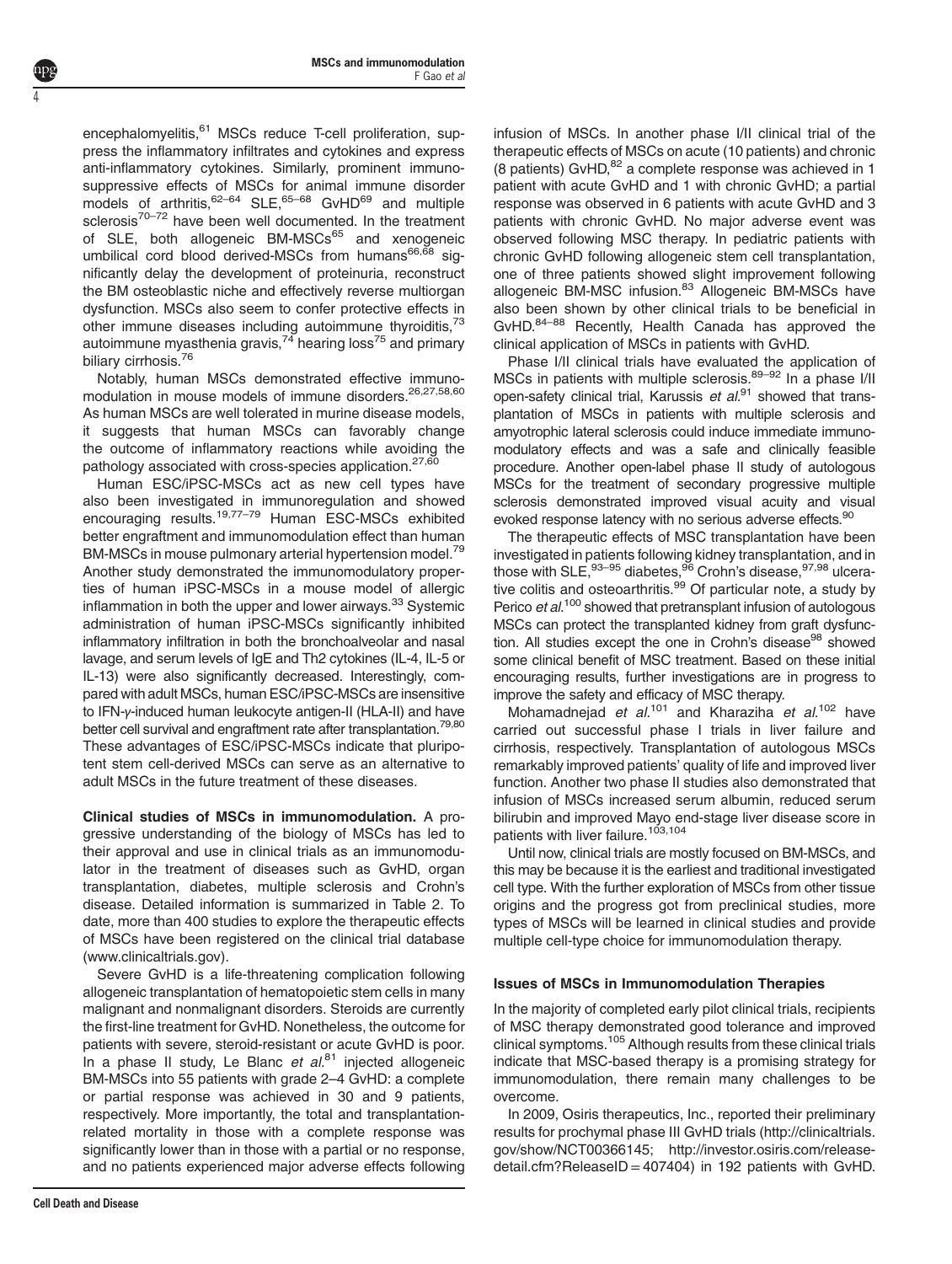<span id="page-4-0"></span>

| 12 Adults<br>8 Adults<br>20 Adults<br>3 Adults<br>4 Adults<br>Sclerodermatous chronic GvHD<br>Acute and chronic GvHD<br>GVHD<br>GYPO<br>GVHD |                        |                                          |                                                                                                                                             |               |            |                      |
|----------------------------------------------------------------------------------------------------------------------------------------------|------------------------|------------------------------------------|---------------------------------------------------------------------------------------------------------------------------------------------|---------------|------------|----------------------|
|                                                                                                                                              |                        | Source of MSCs                           | Dosage <sup>a</sup>                                                                                                                         | <b>Effect</b> |            |                      |
|                                                                                                                                              | Days to 1 year<br>Year | Allogeneic BM-MSCs<br>Allogeneic BM-MSCs | $-2 \times 10^6$ /kg, 1 dose                                                                                                                |               | Phase I/I  | £,                   |
|                                                                                                                                              | 20-103 Days            | Allogeneic BM-MSCs                       | $0.5 \times 10^6$ /kg, 1 dose                                                                                                               |               |            | 85                   |
|                                                                                                                                              | 95-1914 days           | Allogeneic BM-MSCs                       | 0.4 –1.1 x 10°/kg, 3 doses<br>1–2 x 10 <sup>7</sup> , 1 dose<br>2 or 8 x 10°/kg, 1 dose<br>0.4–3 x 10°/kg, 1 dose<br>0.4–3 x 10°/kg, 1 dose |               |            | $\frac{4}{6}$        |
|                                                                                                                                              | .6-23 Months<br>4      | Allogeneic BM-MSCs                       |                                                                                                                                             |               |            | 86                   |
| 32 Adults<br>GVHD                                                                                                                            | 28 Days                | Allogeneic BM-MSCs                       |                                                                                                                                             |               |            | 29                   |
| 55 Adults<br>GVHD                                                                                                                            | 60 Months              | Allogeneic BM-MSCs                       |                                                                                                                                             | ≻             | Phase II   | $\overline{\infty}$  |
| 7 Children<br>GVHD                                                                                                                           | 29 Months              | Allogeneic BM-MSCs                       |                                                                                                                                             | ≻             |            | 83<br>88             |
| 8 Adults<br>GvHD                                                                                                                             | Years                  | Allogeneic BM-MSCs                       | $1(0.7-9) \times 10^6$ /kg, $1-2$ doses                                                                                                     | ≻             |            | $\degree$            |
| 10 Adults<br>Multiple sclerosis                                                                                                              | 0 Months               | Autogenous BM-MSCs                       |                                                                                                                                             | ≻             | Phase IIA  | 155                  |
| 8 Adults<br>Multiple sclerosis                                                                                                               |                        | Autogenous BM-MSCs                       | $2 \times 10^{6}$ /kg, 1 dose<br>$2 \times 10^{7}$ , 1 dose                                                                                 | ≻             |            |                      |
| 7 Adults<br>Multiple sclerosis                                                                                                               | Months                 | BM-MSCs                                  | dose,                                                                                                                                       | ≻             |            | 156                  |
| 10 Adults<br>Multiple sclerosis                                                                                                              | Year                   | Autologous BM-MSCs                       | $1-2 \times 10^6$ /kg, 1 dose                                                                                                               | ≻             | Phase IIA  | 89<br>$\overline{5}$ |
| VIS: 15 adults, ALS:<br>Multiple sclerosis and amyotrophic                                                                                   | <b>Months</b>          | Autologous BM-MSCs                       | MS: 6.32×107; ALS: 1.74×107, 1 dose                                                                                                         |               | Phase I/II |                      |
| 9 adults<br>ateral sclerosis                                                                                                                 |                        |                                          |                                                                                                                                             |               |            | 92                   |
| <b>0 Adults</b><br>Multiple sclerosis                                                                                                        | 2 Months               | Autogenous BM-MSCs                       | $3 - 5 \times 10^7$ , 1 dose<br>8.73 × 10 <sup>6</sup> , 1 dose<br>$3 - 5 \times 10^{7}$                                                    |               | Phase I    | 133                  |
| 0 Adults<br>Multiple sclerosis                                                                                                               | 3-26 Months            | Autologous BM-MSCs                       |                                                                                                                                             |               |            |                      |
| 5 Adults<br>Multiple sclerosis                                                                                                               | 2 Months               | Autogenous BM-MSCs                       | $7-2 \times 10^6$ /kg, 1 dose                                                                                                               | ≻             | Phase II   | 157                  |
| 6 Adults<br>Multiple sclerosis                                                                                                               | <b>Months</b>          | Placenta MSCs                            | $5 - 60 \times 10^7$ , 1 dose                                                                                                               | ≻             | Phase IB   | 158                  |
| 59 Adults<br>Kidney transplantation                                                                                                          | Year                   | Autogenous BM-MSCs                       | $-2 \times 10^6$ /kg, 1 dose<br>.7 or 2 × 10 <sup>6</sup> /kg, 1 dose                                                                       | ≻             |            | 159                  |
| 2 Adults<br>Kidney transplantation                                                                                                           | 360 Days               | Autologous BM-MSCs                       |                                                                                                                                             | ≻             |            | 160                  |
| 4 Adults<br>Kidney transplantation                                                                                                           | 540 Days               | Autologous BM-MSCs                       | $2 \times 10^6$ /kg, 1 dose                                                                                                                 | ≻             | Phase I/I  | 100                  |
| 6 Adults<br>Kidney transplantation                                                                                                           | Months                 | Autologous BM-MSCs                       | $1 \times 10^6$ /kg, 2 doses                                                                                                                | ≻             | Phase      | 161                  |
| 10 Adults<br><b>Type II Diabetes</b>                                                                                                         | Months                 | Allogeneic placenta-                     | $.35 \times 10^6$ /kg, 1 dose                                                                                                               | ≻             | Phase I    | 162                  |
| 41 Adults<br><b>Diabetes</b>                                                                                                                 | Years                  | Autologous BM-MSCs<br>derived MSCs       | Intramuscular. No clear statement for dosage                                                                                                | ≻             |            | 8                    |
| 4 Adults<br>Osteoarthritis                                                                                                                   | Year                   | Autogenous BM-MSCs                       | 8-9 x 10°, injected in the knee                                                                                                             |               |            | 163                  |
| 12 Adults<br>Crohn's disease                                                                                                                 | 2 Months               | Autogenous BM-MSCs                       | 2 x 107 at 4-week intervals, injected into the                                                                                              | z>            |            | 97                   |
|                                                                                                                                              |                        |                                          | umen and the wall of the tracks                                                                                                             |               |            |                      |
| 5 Adults<br>Crohn's disease                                                                                                                  | 2-30 Months            | Autologous ASCs                          | $3-30 \times 10^6$ injected into the wall of the tracks                                                                                     | z>            | Phase      | 8                    |
| 9 Adults<br>Crohn's disease                                                                                                                  | Weeks<br>ဖ             | Autologous BM-MSCs                       | $1 - 2 \times 10^6$ /kg, 2 doses<br>2-8 x 10 <sup>6</sup> /person, 2 doses                                                                  |               | Phase I    | 106                  |
| 12 Adults<br>Crohn's disease                                                                                                                 | Years<br>N             | Human placenta-MSCs                      |                                                                                                                                             | ≻             | Phase      | 164                  |
| 16 Adults<br>Crohn's disease                                                                                                                 | Weeks<br>ဖ             | Allogeneic MSCs                          | $2 \times 10$ 6/kg, 4 doses                                                                                                                 | ≻             | Phase II   | 165                  |
| <b>15 Adults</b><br>SLE                                                                                                                      | $7.2 \pm 9.5$ Months   | Autogenous MSCs                          |                                                                                                                                             | ≻             |            | 166                  |
| 4 Adults<br>SLE                                                                                                                              | 2-18 Months            | Allogeneic BM-MSCs                       | $1 \times 10^6$ /kg, 1 dose<br>$\ge 1 \times 10^6$ /kg, 1 dose                                                                              | ≻             |            | 65                   |
| 40 Adults<br>JIcerative colitis                                                                                                              |                        | Allogeneic BM-MSCs                       | $.5 \times 10^8$ , 1 dose                                                                                                                   |               |            | 8                    |
|                                                                                                                                              |                        |                                          |                                                                                                                                             |               |            |                      |

Table 2 Summary of the clinical application of MSCs

Table 2 Summary of the clinical application of MSCs

mpg  $\frac{1}{5}$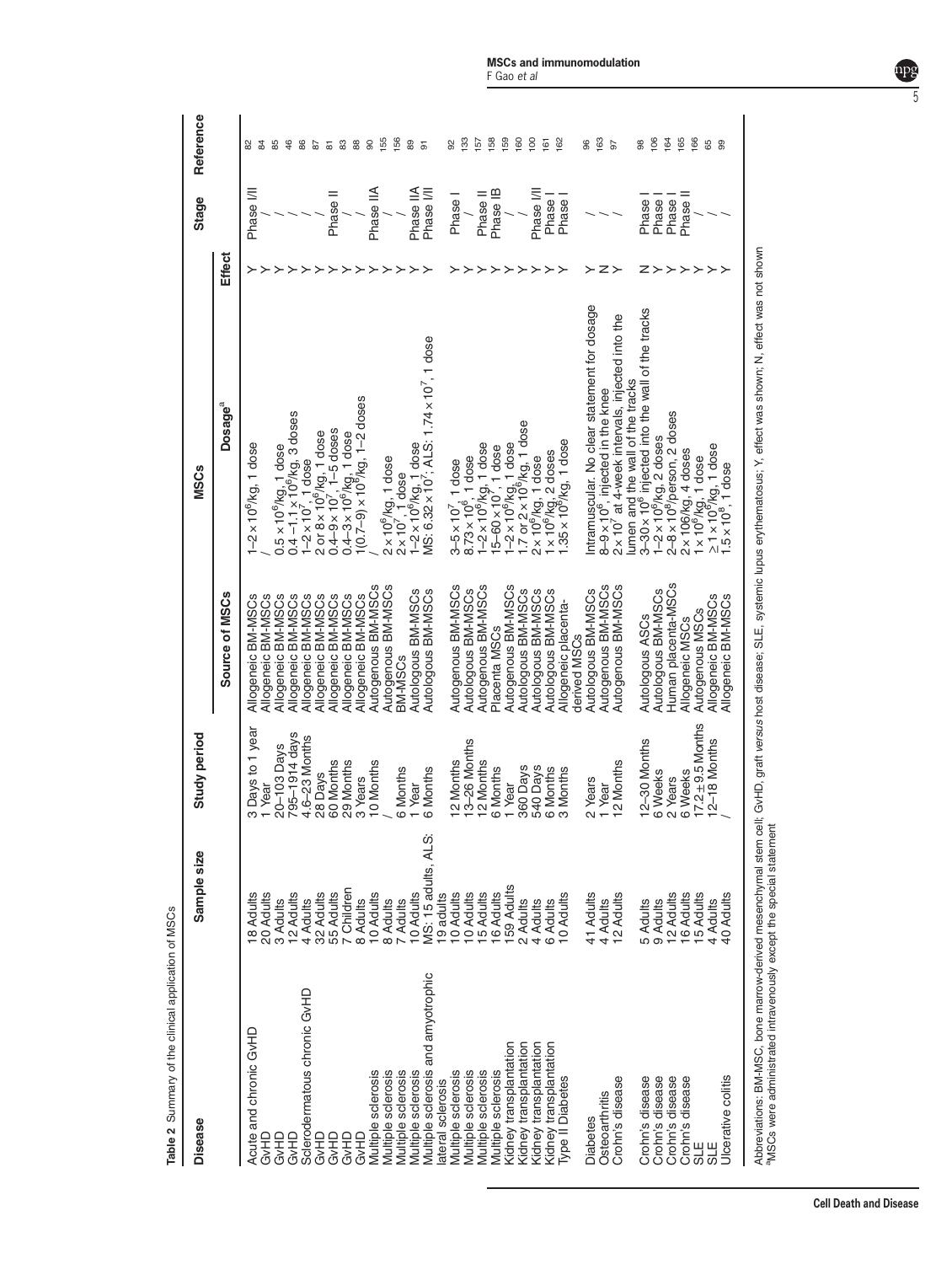Unfortunately, there was no significant difference in clinical outcomes between the placebo control and allogeneic MSC groups. Conflicting results of MSC therapy have also been reported in the treatment of other conditions. For example, Duijvestein et al.<sup>[106](#page-9-0)</sup> reported that in six patients who received MSC infusions to treat Crohn's disease, only three exhibited decreased disease activity and in three the disease worsened. Similarly, Wang et al. $93$  showed that 12.5 and 16.7% of patients with SLE had disease relapse at 9 and 12 months respectively following MSC therapy. This suggests that repeat MSC transplantation might be required for a therapeutic effect. Of even more concern is the report of an association between MSC transplantation and a higher recurrence rate in patients with hematologic malignancy.<sup>[107](#page-9-0)</sup>

**b** 

Mixed results of MSCs in immunomodulation therapies. In order to adequately assess the benefit of MSCs as

immunomodulation therapy, a significant amount of scientific data is required. Nonetheless, most published studies involve only small numbers of patients, and are fraught with a variety of differences in terms of MSC origin, preparation and delivery methods. The current widespread application of MSCs also makes it difficult to compare and contextualize the results generated by various trials. Although paracrine signaling by MSCs for immunosuppression is a wellestablished concept, the molecular mechanisms that regulate the secretion of soluble factors remain a matter for debate. Hence, the signaling networks between MSCs and immune cells, which are key issues in modulating the immune response, require further mechanistic investigation. The modest immunosuppressive and short-term effects of MSC transplantation also need to be improved. Here we address the issues related to cell preparation and infusion.

Variability of MSCs derived from different sources and ages: As mentioned above, BM, adipose tissue and cord blood are the most common cell sources for MSC therapy.<sup>[108](#page-9-0)</sup> Nonetheless, MSCs that are employed in immunomodulation therapies may also be isolated from dental pulp, thymus, gingiva, saphenous vein $58,108-110$  $58,108-110$  $58,108-110$  and even fetal tissue or derived from pluripotent stem cells.<sup>[16,](#page-7-0)[111,112](#page-9-0)</sup> For immunomodulation, the optimal source(s) of MSCs have not been conclusively determined.

MSCs derived from different tissues display distinct differentiation tendencies, paracrine potential and immune properties. Several studies have aimed to compare the immunomodulation actions of different MSCs. Ribeiro et al.<sup>[113](#page-9-0)</sup> compared the capacity of MSCs from umbilical cord matrix, adipose tissue and BM to suppress peripheral blood B, T and NK cells. Their results showed that although adipose tissue-derived MSCs had a stronger inhibitory effect, umbilical cord matrix-derived MSCs had little effect on B and NK cells. Moreover, there was significant heterogeneity in the differentiating potential of MSCs from different sources and this may also influence their clinical application.<sup>[114](#page-9-0)</sup> Unfortunately, systematic evaluation of different kinds of MSCs in immunomodulation are lacking.

The age of MSCs may also have a major impact on their therapeutic efficacy. MSCs derived from old donors have shown altered membrane glycerophospholipid composition and functionality.[115](#page-9-0) The differentiation potential of cells also decreases with age.[116](#page-9-0) MSCs derived from young donors show a higher proliferation rate with lower oxidative damage and cell senescence.<sup>[117](#page-9-0)</sup>

Inconsistent protocols for isolation method, cell culture, expansion conditions and cryopreservation: Different investigators have their own distinct methods for isolation and culturing of MSCs.<sup>105</sup> It has been shown that culture conditions, such as fetal bovine serum, human supplements, cell seeding density and oxygen conditions, can all influence the quality, proliferation, senescence and the immunomodulation ability of the cells.<sup>118–123</sup> In addition, clinical trials have used large amounts of MSCs that were cryopreserved and thawed before infusion, whereas preclinical trials have used growing MSCs in the logarithmic phase. This may have led to the diverse results: cryopreserved cells will have low viability or experience a heat shock response that reduces their immunosuppressive capacity.<sup>[124](#page-10-0),[125](#page-10-0)</sup> Even when cell phenotypes are similar, flawed MSCs may have a lower therapeutic effect than fresh MSCs because of functional defects. It is therefore critical to have a uniform standard when MSCs are cultured and expanded in vitro if cell damage is to be limited.

Cell dose, cell modification and injection frequency: There is great variation among clinical trials in the injected dosage of MSCs (ranging from  $0.5 \times 10^6$  to  $10 \times 10^6$ /kg of the recipients or even higher)<sup>[105](#page-9-0)</sup> as well as the frequency (single versus multiple injections).<sup>[81,88,](#page-9-0)[126,127](#page-10-0)</sup> Although MSCs are thought to be immunoprivileged, repeated infusion of mismatched MSCs has been reported to lead to alloimmunization and subsequent refractoriness in mice.<sup>[128,129](#page-10-0)</sup> These issues need to be addressed in the future design of clinical trials.

The modification of MSCs with cytokines or drugs (environment engineering) may improve their therapeutic efficacy. In GvHD therapy, MSCs pretreated with IFN-γ were more effective than nontreated MSCs in suppressing GvHD and preventing mortality, even if their number was fivefold lower.<sup>[130](#page-10-0)</sup> It has also been shown that dexamethasone treatment can affect cytokine expression and inhibit the immunomodulation effect of MSCs.<sup>131</sup> Therefore, the therapeutic potential of modified MSCs requires further exploration.

Cell transfusion pattern: MSCs used in GvHD therapy are administrated by systemic infusion.[81](#page-9-0),[126](#page-10-0),[127](#page-10-0),[132](#page-10-0) Contrary to this, administration has been more targeted in other disease conditions. For example, Yamout et  $aI^{92}$  $aI^{92}$  $aI^{92}$  and others treated multiple sclerosis patients with intrathecal MSC injections.<sup>[133](#page-10-0)</sup> Based on these findings, and in the further investigation of immune disorders, the curative effect of MSCs may be improved if they are delivered to patients via a more targeted approach, especially in the treatment of solid organ disease.

## Future Prospects in the Development of MSCs for Immunomodulation

Clinical grade of MSCs derived from human pluripotent stem cells. Despite the availability of MSCs from adult/ newborn tissue[,134](#page-10-0),[135](#page-10-0) they have limited proliferative capacity,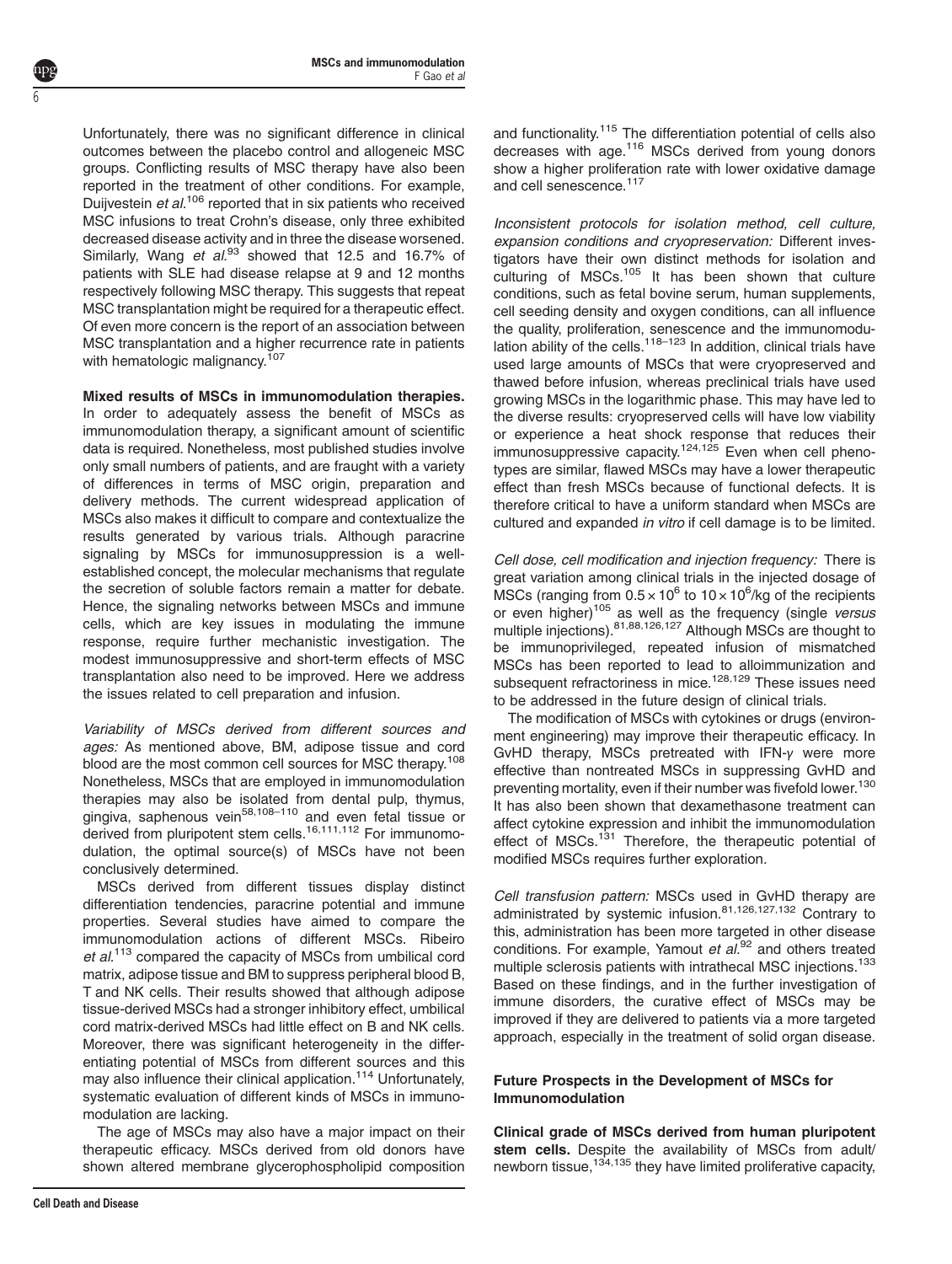<span id="page-6-0"></span>a large variability in cell quality derived from different donors and quickly lose their differentiation potential when cultured in vitro.<sup>[116](#page-9-0)[,136](#page-10-0)</sup> All these factors limit their therapeutic benefit.[137](#page-10-0),[138](#page-10-0) Prochymal (BM-MSCs) has yet to be granted approval from US FDA, partly because of inconsistent immunosuppression results. These controversial outcomes are thought to be largely attributed to wide variation in BM-MSC preparations acquired from different donors. To overcome these disadvantages, MSCs have been derived from alternative sources such as fat, dental pulp, umbilical cord, placenta and human ESCs or iPSCs. Among these alternatives, human ESCs/iPSCs are the most valuable sources for MSC production with considerable advantages.

When compared with adult tissue-derived MSCs, human ESC/iPSC-MSCs reveal similar morphology and in vitro differentiation potential,[139](#page-10-0) but have marked differences in their age-related DNA methylation level. This means that human ESC/iPSC-MSCs have a higher proliferation and regenerative capacity.[140](#page-10-0) Studies have also shown that single cell colony-derived MSC lines from human pluripotent stem cells are not only as functional as BM-MSCs in terms of phenotype, tissue repair capability<sup>[79](#page-9-0)[,141](#page-10-0)</sup> and anti-inflammation,<sup>[33](#page-8-0)</sup> but also have less batch-to-batch variation and can be expanded for  $>120$  population doublings without any obvious senescence or risk of transformation,<sup>[142](#page-10-0)</sup> thus offering an ideal source for mass production of MSCs. Besides, human ESC/iPSC-MSCs have been proved to have the similar or even stronger immunomodulation effect compared with the adult MSCs.<sup>16,19[,33,](#page-8-0)[79](#page-9-0)</sup> More importantly, human ESCs/iPSC-MSCs are less sensitive to proinflammatory IFN-γ-induced HLA-II expression and have a stronger immune privilege for cell survival after transplantation, $79,80$  making them more effective and durable in clinical immunomodulation. Clinical grade human ESCs have been generated in GMP (good manufacturing practices) facilities.<sup>[143](#page-10-0)</sup> and several human ESC-derived therapeutic cells have been approved for clinical trials by the US FDA. Quality consistent and reproducible MSC generation from human ESCs has been established and can be well controlled and manipulated in culture conditions. Hence, human ESCs offer an unlimited and homogenous source for noninvasive production of MSCs[.144](#page-10-0) As for iPSCs, researchers from Japan have already applied them in human trials [\(http://www.nature.](http://www.nature.com/news/next-generation-stem-cells-cleared-for-human-trial-1.15897) [com/news/next-generation-stem-cells-cleared-for-human](http://www.nature.com/news/next-generation-stem-cells-cleared-for-human-trial-1.15897)[trial-1.15897](http://www.nature.com/news/next-generation-stem-cells-cleared-for-human-trial-1.15897)), and this means that they can be produced and serve as the next generation of clinical stem cells. Subsequently, many researchers have started exploring therapy-grade iPSC-MSC differentiation and culture conditions.<sup>[145](#page-10-0)</sup> Therefore, it is feasible to establish clinical grade human ESC/ iPSC-MSCs using GMP as the universal cell source for clinical immunomodulation therapy. These pluripotent cell-derived MSCs are advantageous as they offer the possibility for mass production of cells that can be prepared as an 'off -the-shelf' format and as a 'stem cell drug' product for clinical and industrial applications.

In contrast to an academic setting, for clinical and industrial use, human ESC/iPSC-MSCs must be produced to a clinical grade standard. Clinical grade MSC production necessitates adhering to GMP to ensure that the 'cell drug' is safe, reproducible and efficient when it is delivered to patients. All parts of the process must be defined: the starting material (tissue origin, separation or enrichment procedures), cell culture density and medium (fetal calf serum or human serum, cytokines with serum-free medium for target). To reach the GMP standard, cells must be cultured in as close to a closed system as possible.



Figure 2 Establishing clinical grade hESC-MSC lines under cGMP facilities and protocols. All parts of the process must be defined and operated by professionals: the cell lines, the starting materials, cell culture density and medium. Cells must be cultured under the GMP standard. Phenotype, functional potential and microbiological safety of each batch of hESC-MSCs are tested. Scientific, rigorous and complete quality control of cells should be done before infusion

7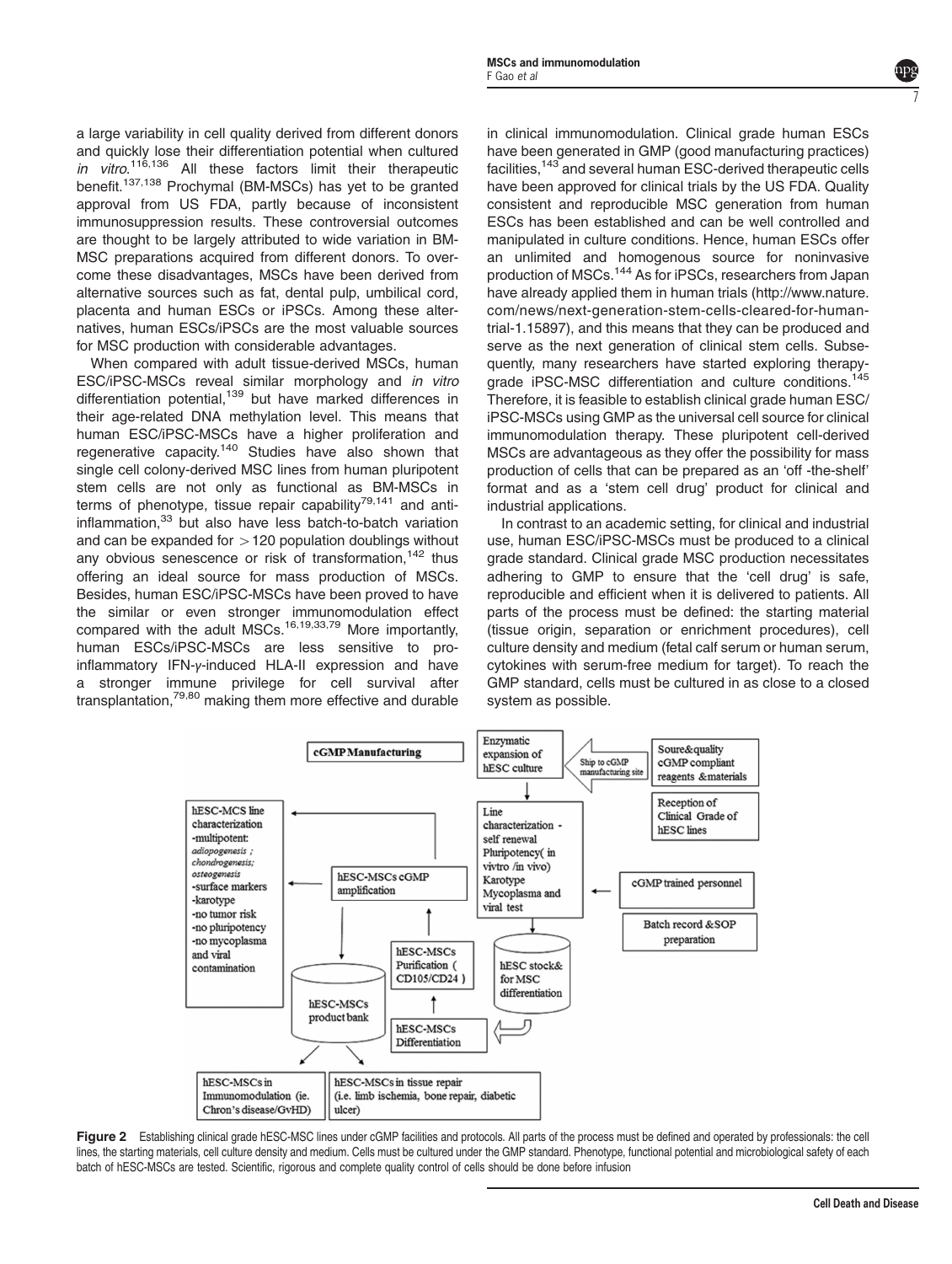For clinical trials, in order to get comparable therapeutic effects, the injected cells should be of similar condition. Quality control of cells is thus essential before infusion. We must consider the phenotype, functional potential and microbiological safety of the cells and ensure that cultured cells remain untransformed. In addition, quality assurance system procedures specific to the production of MSCs as a 'cell drug' must be determined and implemented. In summary, MSC therapy for immunomodulation necessitates ideal and universal cell sources, such as human ESC/iPSC-MSCs, and cells must be produced under GMP with scientific, rigorous and complete quality control [\(Figure 2\)](#page-6-0).

Modification of MSCs. Preconditioning or genetic engineering of MSCs can promote the immunomodulation effect of MSC therapies.<sup>146–[148](#page-10-0)</sup> For the preconditioning of MSCs, IFN-γ pretreatment enhances the immunomodulatory effect of MSCs by improving the cell–cell contact and the secretion of soluble factors related to immunosuppression.<sup>[36](#page-8-0),[52,](#page-8-0)[130](#page-10-0)</sup> Other interesting approach is the induction of homing the MSC to the targeted site. Expression of the chemokine receptor 7 (CCR7) gene in MSCs can enhance their migration into secondary lymphoid organs, all major niches for generating immune responses or tolerance. Indeed, CCR7 gene engineering of MSCs has been shown to improve their immunomodulatory effect when used as therapy for GvHD.<sup>[149](#page-10-0)</sup> Nevertheless, the safety of gene vectors used in modification should be optimized to minimize their impact on the function of MSCs. If safety is guaranteed, MSCs can be conditioned or genetically modified before administration to achieve better effects.

## Conclusion

<span id="page-7-0"></span>ŏ

MSCs are excellent candidates for therapeutic use as cellular therapies that can potentially revolutionize the current pharmaceutical landscape. Although they show great promise in the treatment of many immune disorders, the large variability in cell quality derived from different donors and tissues, inconsistent protocols, varying dosages and differing transfusion patterns can limit their therapeutic benefit. To overcome these hurdles, a careful evaluation of appropriate cell sources, more scientific data and a better mechanistic understanding of immunosuppression of MSCs is necessary. In the future, it is feasible to establish a clinical grade of human ESC /iPSC-MSCs using GMP to serve as the universal cell source for clinical immunomodulation therapy. Nonetheless, before this can be implemented, standardized protocols for cell culture, differentiation, expansion and cryopreservation as well as robust quality control systems need to be in place. These factors in combination with safely preconditioned and genetically modified MSCs may pave the way for the development of an effective cellular therapy for countless human immune disorders.

#### Conflict of Interest

The authors declare no conflict of interest.

Acknowledgements. We thank our colleagues for their input and scientific discussions. This research was supported by HKU Small Project Funding (201409176221 to Z Zhang and 201409176251 to Q-L Lian); National Natural Science Foundation of China (No. 31270967; 31571407 to Q-L Lian, and 81322012, 81170896 and 81373174 to Q-L Fu), Shenzhen Technology Project (No. JCYJ20140828163633995 to Q-L Lian) and the key grant from the Science and Technology Foundation of Guangdong Province of China (2015B020225001 to Q-L Fu and Q Lian).

#### Author contributions

F Gao and SM Chiu wrote the manuscript; Z Zhang, DAL Motan, SM Chiu, Z Zhang and L Chen organized data of the manuscript; H-F Tse revised the manuscript; Q-L Fu and Q Lian reorganized and revised the manuscript.

- 1. Uccelli A, Moretta L, Pistoia V. Immunoregulatory function of mesenchymal stem cells. Eur J Immunol 2006; 36: 2566–2573.
- 2. Siegel G, Schafer R, Dazzi F. The immunosuppressive properties of mesenchymal stem cells. Transplantation 2009; 87(9 Suppl): S45-S49.
- 3. Puissant B, Barreau C, Bourin P, Clavel C, Corre J, Bousquet C et al. Immunomodulatory effect of human adipose tissue-derived adult stem cells: comparison with bone marrow mesenchymal stem cells. Br J Haematol 2005; 129: 118–129.
- 4. Uccelli A, Pistoia V, Moretta L. Mesenchymal stem cells: a new strategy for immunosuppression? Trends Immunol 2007; 28: 219–226.
- 5. Sehmi R, Baatjes AJ, Denburg JA. Hemopoietic progenitor cells and hemopoietic factors: potential targets for treatment of allergic inflammatory diseases. Curr Drug Targets Inflamm Allergy 2003; 2: 271–278.
- 6. Denburg JA, Inman MD, Wood L, Ellis R, Sehmi R, Dahlback M et al. Bone marrow progenitors in allergic airways diseases: studies in canine and human models. Int Arch Allergy Immunol 1997; 113: 181–183.
- 7. Sehmi R, Denburg JA. Haemopoietic mechanisms in allergic rhinitis. Clin Exp Allergy 2005; 35: 1–3.
- 8. Denburg JA, Inman MD, Sehmi R, Uno M, O'Byrne PM. Hemopoietic mechanisms in allergic airway inflammation. Int Arch Allergy Immunol 1998; 117: 155–159.
- 9. Yanez R, Lamana ML, Garcia-Castro J, Colmenero I, Ramirez M, Bueren JA. Adipose tissue-derived mesenchymal stem cells have in vivo immunosuppressive properties applicable for the control of the graft-versus-host disease. Stem Cells 2006; 24: 2582–2591.
- 10. Glennie S, Soeiro I, Dyson PJ, Lam EW, Dazzi F. Bone marrow mesenchymal stem cells induce division arrest anergy of activated T cells. Blood 2005; 105: 2821–2827.
- 11. Selmani Z, Naji A, Zidi I, Favier B, Gaiffe E, Obert L et al. Human leukocyte antigen-G5 secretion by human mesenchymal stem cells is required to suppress T lymphocyte and natural killer function and to induce CD4+CD25highFOXP3+ regulatory T cells. Stem Cells 2008; 26: 212–222.
- 12. Corcione A, Benvenuto F, Ferretti E, Giunti D, Cappiello V, Cazzanti F et al. Human mesenchymal stem cells modulate B-cell functions. Blood 2006; 107: 367–372.
- 13. Burchell JT, Strickland DH, Stumbles PA. The role of dendritic cells and regulatory T cells in the regulation of allergic asthma. Pharmacol Ther 2010; 125: 1–10.
- 14. Ramasamy R, Fazekasova H, Lam EW, Soeiro I, Lombardi G, Dazzi F. Mesenchymal stem cells inhibit dendritic cell differentiation and function by preventing entry into the cell cycle. Transplantation 2007; 83: 71–76.
- 15. Spaggiari GM, Capobianco A, Becchetti S, Mingari MC, Moretta L. Mesenchymal stem cellnatural killer cell interactions: evidence that activated NK cells are capable of killing MSCs, whereas MSCs can inhibit IL-2-induced NK-cell proliferation. Blood 2006; 107: 1484–1490.
- 16. Trivedi P, Hematti P. Derivation and immunological characterization of mesenchymal stromal cells from human embryonic stem cells. Exp Hematol 2008; 36: 350–359.
- 17. Yen BL, Chang CJ, Liu KJ, Chen YC, Hu HI, Bai CH et al. Brief report-human embryonic stem cell-derived mesenchymal progenitors possess strong immunosuppressive effects toward natural killer cells as well as T lymphocytes. Stem Cells 2009; 27: 451–456.
- 18. Tan Z, Su ZY, Wu RR, Gu B, Liu YK, Zhao XL et al. Immunomodulative effects of mesenchymal stem cells derived from human embryonic stem cells in vivo and in vitro. J Zhejiang Univ Sci B 2011; 12: 18–27.
- 19. Fu QL, Chow YY, Sun SJ, Zeng QX, Li HB, Shi JB et al. Mesenchymal stem cells derived from human induced pluripotent stem cells modulate T-cell phenotypes in allergic rhinitis. Allergy 2012; 67: 1215–1222.
- 20. Le Blanc K, Rasmusson I, Sundberg B, Gotherstrom C, Hassan M, Uzunel M et al. Treatment of severe acute graft-versus-host disease with third party haploidentical mesenchymal stem cells. Lancet 2004; 363: 1439–1441.
- 21. Rafei M, Campeau PM, Aguilar-Mahecha A, Buchanan M, Williams P, Birman E et al. Mesenchymal stromal cells ameliorate experimental autoimmune encephalomyelitis by inhibiting CD4 Th17 T cells in a CC chemokine ligand 2-dependent manner. J Immunol 2009; 182: 5994–6002.
- 22. Cho KS, Park HK, Park HY, Jung JS, Jeon SG, Kim YK et al. IFATS collection: immunomodulatory effects of adipose tissue-derived stem cells in an allergic rhinitis mouse model. Stem Cells 2009; 27: 259–265.
- 23. Cho KS, Roh HJ. Immunomodulatory effects of adipose-derived stem cells in airway allergic diseases. Curr Stem Cell Res Ther 2010; 5: 111–115.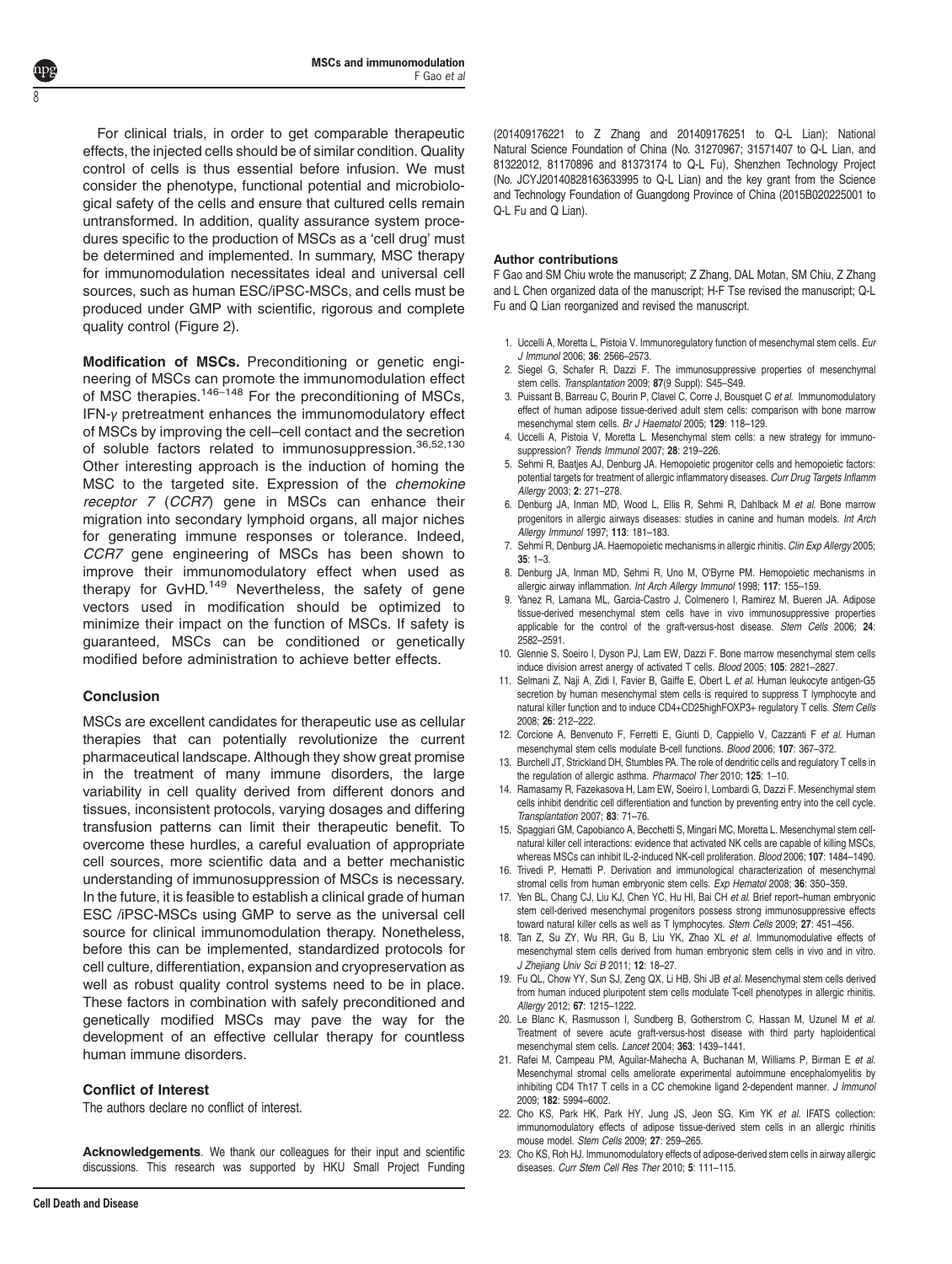- <span id="page-8-0"></span>25. Nemeth K, Keane-Myers A, Brown JM, Metcalfe DD, Gorham JD, Bundoc VG et al. Bone marrow stromal cells use TGF-beta to suppress allergic responses in a mouse model of ragweed-induced asthma. Proc Natl Acad Sci USA 2010; 107: 5652–5657.
- 26. Bonfield TL, Koloze M, Lennon DP, Zuchowski B, Yang SE, Caplan AI. Human mesenchymal stem cells suppress chronic airway inflammation in the murine ovalbumin asthma model. Am J Physiol Lung Cell Mol Physiol 2010; 299: L760–L770.
- 27. Bonfield TL, Nolan Koloze MT, Lennon DP, Caplan AI. Defining human mesenchymal stem cell efficacy in vivo. J Inflamm 2010; 7: 51.
- 28. Crop MJ, Baan CC, Korevaar SS, Iizermans JN, Pescatori M, Stubbs AP et al. Inflammatory conditions affect gene expression and function of human adipose tissue-derived mesenchymal stem cells. Clin Exp Immunol 2010; 162: 474-486
- 29. Raicevic G. Najar M. Najimi M. El Taghdouini A, van Grunsven LA, Sokal E et al. Influence of inflammation on the immunological profile of adult-derived human liver mesenchymal stromal cells and stellate cells. Cytotherapy 2015; 17: 174–185.
- 30. Ren G, Zhao X, Zhang L, Zhang J, L'Huillier A, Ling W et al. Inflammatory cytokine-induced intercellular adhesion molecule-1 and vascular cell adhesion molecule-1 in mesenchymal stem cells are critical for immunosuppression. J Immunol 2010; 184: 2321–2328.
- 31. Yagi H, Soto-Gutierrez A, Parekkadan B, Kitagawa Y, Tompkins RG, Kobayashi N et al. Mesenchymal stem cells: Mechanisms of immunomodulation and homing. Cell Transplant 2010; 19: 667–679.
- 32. Chabannes D, Hill M, Merieau E, Rossignol J, Brion R, Soulillou JP et al. A role for heme oxygenase-1 in the immunosuppressive effect of adult rat and human mesenchymal stem cells. Blood 2007; 110: 3691–3694.
- 33. Sun YQ, Deng MX, He J, Zeng QX, Wen W, Wong DS et al. Human pluripotent stem cell-derived mesenchymal stem cells prevent allergic airway inflammation in mice. Stem Cells 2012; 30: 2692–2699.
- 34. Krampera M, Cosmi L, Angeli R, Pasini A, Liotta F, Andreini A et al. Role for interferongamma in the immunomodulatory activity of human bone marrow mesenchymal stem cells. Stem Cells 2006; 24: 386–398.
- 35. Ryan JM, Barry F, Murphy JM, Mahon BP. Interferon-gamma does not break, but promotes the immunosuppressive capacity of adult human mesenchymal stem cells. Clin Exp Immunol 2007; 149: 353–363.
- 36. DelaRosa O, Lombardo E, Beraza A, Mancheno-Corvo P, Ramirez C, Menta R et al. Requirement of IFN-gamma-mediated indoleamine 2,3-dioxygenase expression in the modulation of lymphocyte proliferation by human adipose-derived stem cells. Tissue Eng Part A 2009: 15: 2795-2806
- 37. Ren G, Zhang L, Zhao X, Xu G, Zhang Y, Roberts AI et al. Mesenchymal stem cellmediated immunosuppression occurs via concerted action of chemokines and nitric oxide. Cell Stem Cell 2008; 2: 141–150.
- 38. Tse WT, Pendleton JD, Beyer WM, Egalka MC, Guinan EC. Suppression of allogeneic T-cell proliferation by human marrow stromal cells: implications in transplantation. Transplantation 2003; 75: 389–397.
- 39. Jarvinen L, Badri L, Wettlaufer S, Ohtsuka T, Standiford TJ, Toews GB et al. Lung resident mesenchymal stem cells isolated from human lung allografts inhibit T cell proliferation via a soluble mediator. J Immunol 2008; 181: 4389-4396.
- 40. Ge W, Jiang J, Arp J, Liu W, Garcia B, Wang H. Regulatory T-cell generation and kidney allograft tolerance induced by mesenchymal stem cells associated with indoleamine 2,3 dioxygenase expression. Transplantation 2010; 90: 1312–1320.
- 41. Terness P, Bauer TM, Rose L, Dufter C, Watzlik A, Simon H et al. Inhibition of allogeneic T cell proliferation by indoleamine 2,3-dioxygenase-expressing dendritic cells: mediation of suppression by tryptophan metabolites. J Exp Med 2002; 196: 447–457.
- 42. Mazzoni A, Bronte V, Visintin A, Spitzer JH, Apolloni E, Serafini P et al. Myeloid suppressor lines inhibit T cell responses by an NO-dependent mechanism. J Immunol 2002; 168: 689–695.
- 43. Wang Y, Chen X, Cao W, Shi Y. Plasticity of mesenchymal stem cells in immunomodulation: pathological and therapeutic implications. Nat Immunol 2014: 15: 1009–1016.
- 44. Sato K, Ozaki K, Oh I, Meguro A, Hatanaka K, Nagai T et al. Nitric oxide plays a critical role in suppression of T-cell proliferation by mesenchymal stem cells. Blood 2007; 109: 228–234.
- 45. Sioud M, Mobergslien A, Boudabous A, Floisand Y. Mesenchymal stem cell-mediated T cell suppression occurs through secreted galectins. Int J Oncol 2011; 38: 385-390.
- 46. Sioud M, Mobergslien A, Boudabous A, Floisand Y. Evidence for the involvement of galectin-3 in mesenchymal stem cell suppression of allogeneic T-cell proliferation. Scand J Immunol 2010; 71: 267–274.
- 47. Najar M, Raicevic G, Boufker HI, Fayyad-Kazan H, De Bruyn C, Meuleman N et al. Adipose-tissue-derived and Wharton's jelly-derived mesenchymal stromal cells suppress lymphocyte responses by secreting leukemia inhibitory factor. Tissue Eng Part A 2010; 16: 3537–3546.
- 48. Ward PA. The sepsis seesaw: seeking a heart salve. Nat Med 2009; 15: 497-498.
- 49. Han KH, Ro H, Hong JH, Lee EM, Cho B, Yeom HJ et al. Immunosuppressive mechanisms of embryonic stem cells and mesenchymal stem cells in alloimmune response. Transplant Immunol 2011; 25: 7–15.
- 50. Krampera M, Glennie S, Dyson J, Scott D, Laylor R, Simpson E et al. Bone marrow mesenchymal stem cells inhibit the response of naive and memory antigen-specific T cells to their cognate peptide. Blood 2003; 101: 3722-3729.
- 51. English K, Ryan JM, Tobin L, Murphy MJ, Barry FP, Mahon BP. Cell contact, prostaglandin E(2) and transforming growth factor beta 1 play non-redundant roles in human mesenchymal stem cell induction of CD4+CD25(High) forkhead box P3+ regulatory T cells. Clin Exp Immunol 2009; 156: 149–160.
- 52. Sheng H, Wang Y, Jin Y, Zhang Q, Zhang Y, Wang L et al. A critical role of IFNgamma in priming MSC-mediated suppression of T cell proliferation through up-regulation of B7-H1. Cell Res 2008; 18: 846–857.
- 53. Najar M, Raicevic G, Fayyad-Kazan H, De Bruyn C, Bron D, Toungouz M et al. Immune-related antigens, surface molecules and regulatory factors in human-derived mesenchymal stromal cells: the expression and impact of inflammatory priming. Stem Cell Rev 2012; 8: 1188–1198.
- 54. Gieseke F, Bohringer J, Bussolari R, Dominici M, Handgretinger R, Muller I. Human multipotent mesenchymal stromal cells use galectin-1 to inhibit immune effector cells. Blood 2010; 116: 3770–3779.
- 55. Lee SH, Jang AS, Kwon JH, Park SK, Won JH, Park CS. Mesenchymal stem cell transfer suppresses airway remodeling in a toluene diisocyanate-induced murine asthma model. Allergy Asthma Immunol Res 2011; 3: 205–211.
- 56. Firinci F, Karaman M, Baran Y, Bagriyanik A, Ayyildiz ZA, Kiray M et al. Mesenchymal stem cells ameliorate the histopathological changes in a murine model of chronic asthma. Int Immunopharmacol 2011; 11: 1120–1126.
- 57. Firinci F, Karaman M, Baran Y, Bagriyanik A, Ayyildiz ZA, Kiray M et al. Mesenchymal stem cells ameliorate the histopathological changes in a murine model of chronic asthma. Int Immunopharmacol 2011; 11: 1120–1126.
- 58. Zhang Q, Shi S, Liu Y, Uyanne J, Shi Y, Shi S et al. Mesenchymal stem cells derived from human gingiva are capable of immunomodulatory functions and ameliorate inflammationrelated tissue destruction in experimental colitis. J Immunol 2009; 183: 7787–7798.
- 59. Bessout R, Semont A, Demarquay C, Charcosset A, Benderitter M, Mathieu N. Mesenchymal stem cell therapy induces glucocorticoid synthesis in colonic mucosa and suppresses radiation-activated T cells: new insights into MSC immunomodulation. Mucosal Immunol 2014; 7: 656–669.
- 60. Xiao J, Zhang C, Zhang Y, Zhang X, Zhao J, Liang J et al. Transplantation of adiposederived mesenchymal stem cells into a murine model of passive chronic immune thrombocytopenia. Transfusion 2012; 52: 2551–2558.
- 61. Zappia E, Casazza S, Pedemonte E, Benvenuto F, Bonanni I, Gerdoni E et al. Mesenchymal stem cells ameliorate experimental autoimmune encephalomyelitis inducing T-cell anergy. Blood 2005; 106: 1755-1761.
- 62. Zhou B, Yuan J, Zhou Y, Ghawji M Jr, Deng YP, Lee AJ et al. Administering human adipose-derived mesenchymal stem cells to prevent and treat experimental arthritis. Clin Immunol 2011; 141: 328–337.
- 63. Gonzalez MA, Gonzalez-Rey E, Rico L, Buscher D, Delgado M. Treatment of experimental arthritis by inducing immune tolerance with human adipose-derived mesenchymal stem cells. Arthritis Rheum 2009; 60: 1006-1019.
- 64. Liu Y, Mu R, Wang S, Long L, Liu X, Li R et al. Therapeutic potential of human umbilical cord mesenchymal stem cells in the treatment of rheumatoid arthritis. Arthritis Res Ther 2010; 12: R210.
- 65. Sun L, Akiyama K, Zhang H, Yamaza T, Hou Y, Zhao S et al. Mesenchymal stem cell transplantation reverses multiorgan dysfunction in systemic lupus erythematosus mice and humans. Stem Cells 2009; 27: 1421–1432.
- 66. Chang JW, Hung SP, Wu HH, Wu WM, Yang AH, Tsai HL et al. Therapeutic effects of umbilical cord blood-derived mesenchymal stem cell transplantation in experimental lupus nephritis. Cell Transplant 2011; 20: 245–257.
- 67. Sun JC, Pan K, Chen MS, Wang QJ, Wang H, Ma HQ et al. Dendritic cells-mediated CTLs targeting hepatocellular carcinoma stem cells. Cancer Biol Ther 2010; 10: 368–375.
- 68. Gu Z, Akiyama K, Ma X, Zhang H, Feng X, Yao G et al. Transplantation of umbilical cord mesenchymal stem cells alleviates lupus nephritis in MRL/lpr mice. Lupus 2010; 19: 1502–1514.
- 69. Guo J, Yang J, Cao G, Fan H, Guo C, Ma YE et al. Xenogeneic immunosuppression of human umbilical cord mesenchymal stem cells in a major histocompatibility complexmismatched allogeneic acute graft-versus-host disease murine model. Eur J Haematol 2011; 87: 235–243.
- 70. Oh DY, Cui P, Hosseini H, Mosse J, Toh BH, Chan J. Potently immunosuppressive 5-fluorouracil-resistant mesenchymal stromal cells completely remit an experimental autoimmune disease. J Immunol 2012; 188: 2207–2217.
- 71. Morando S, Vigo T, Esposito M, Casazza S, Novi G, Principato MC et al. The therapeutic effect of mesenchymal stem cell transplantation in experimental autoimmune encephalomyelitis is mediated by peripheral and central mechanisms. Stem Cell Res Ther 2012; 3: 3.
- 72. Liu XJ, Zhang JF, Sun B, Peng HS, Kong QF, Bai SS et al. Reciprocal effect of mesenchymal stem cell on experimental autoimmune encephalomyelitis is mediated by transforming growth factor-beta and interleukin-6. Clin Exp Immunol 2009; 158: 37–44.
- 73. Choi EW, Shin IS, Lee HW, Park SY, Park JH, Nam MH et al. Transplantation of CTLA4Ig gene-transduced adipose tissue-derived mesenchymal stem cells reduces inflammatory immune response and improves Th1/Th2 balance in experimental autoimmune thyroiditis. J Gene Med 2011; 13: 3–16.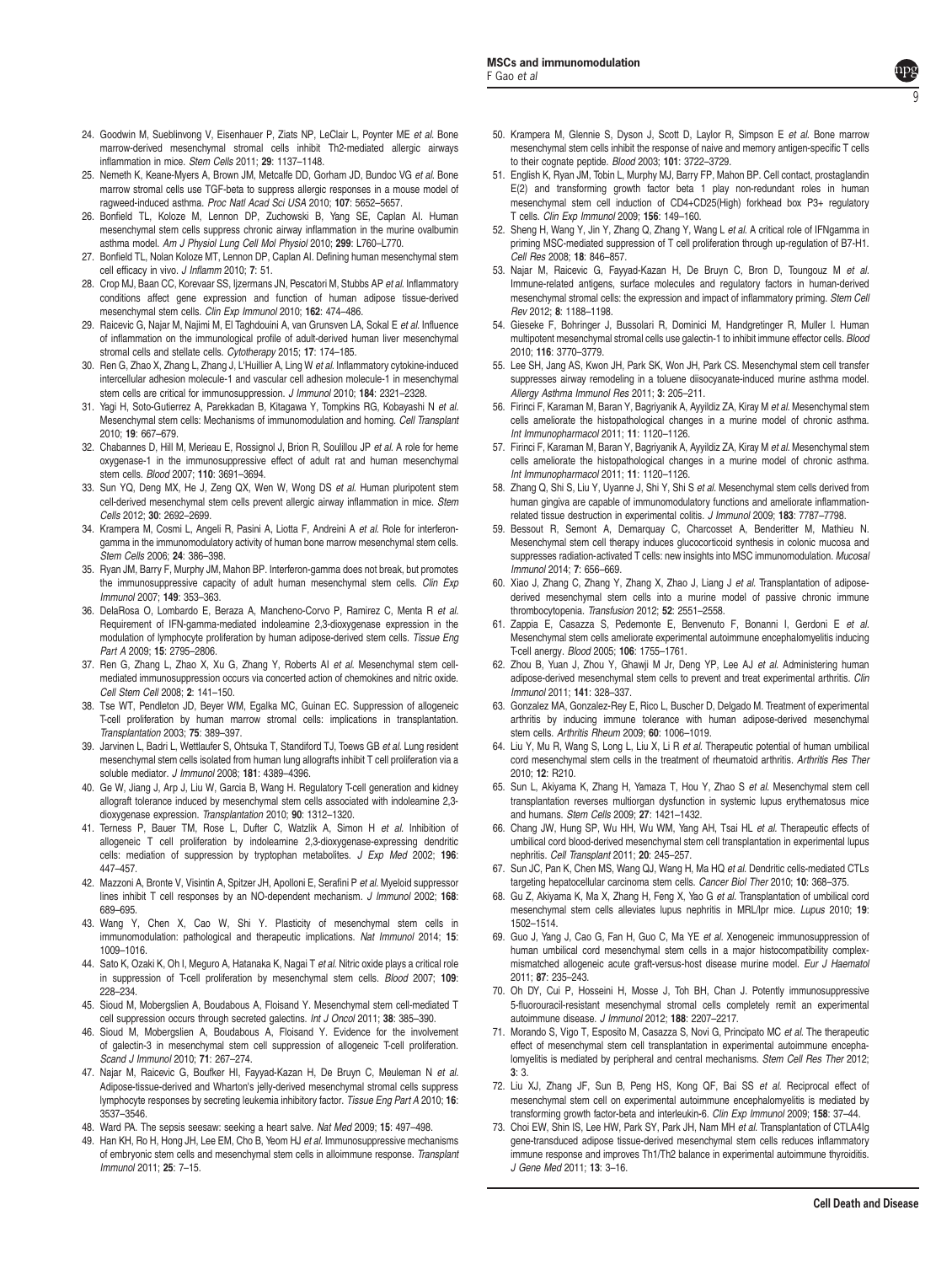- <span id="page-9-0"></span>74. Yu J, Zheng C, Ren X, Li J, Liu M, Zhang L et al. Intravenous administration of bone marrow mesenchymal stem cells benefits experimental autoimmune myasthenia gravis mice through an immunomodulatory action. Scand J Immunol 2010; 72: 242–249.
- 75. Zhou Y, Yuan J, Zhou B, Lee AJ, Lee AJ, Ghawji M Jr et al. The therapeutic efficacy of human adipose tissue-derived mesenchymal stem cells on experimental autoimmune hearing loss in mice. Immunology 2011; 133: 133-140.
- 76. Wang D, Zhang H, Liang J, Gu Z, Ma X, Huang J et al. Effect of allogeneic bone marrowderived mesenchymal stem cells transplantation in a polyI:C-induced primary biliary cirrhosis mouse model. Clin Exp Med 2011; 11: 25-32.
- 77. Yang H, Aprecio RM, Zhou X, Wang Q, Zhang W, Ding Y et al. Therapeutic effect of TSG-6 engineered iPSC-derived MSCs on experimental periodontitis in rats: a pilot study. PLoS One 2014; 9: e100285.
- 78. Cheng PP, Liu XC, Ma PF, Gao C, Li JL, Lin YY et al. iPSC-MSCs combined with low-dose rapamycin induced islet allograft tolerance through suppressing Th1 and enhancing regulatory T-cell differentiation. Stem Cells Dev 2015; 24: 1793–1804.
- 79. Zhang Y, Liao S, Yang M, Liang X, Poon MW, Wong CY et al. Improved cell survival and paracrine capacity of human embryonic stem cell-derived mesenchymal stem cells promote therapeutic potential for pulmonary arterial hypertension. Cell Transplant 2012; 21: 2225–2239.
- 80. Sun YQ, Zhang Y, Li X, Deng MX, Gao WX, Yao Y et al. Insensitivity of human iPS cellsderived mesenchymal stem cells to interferon-gamma -induced HLA expression potentiates repair efficiency of hind limb ischemia in immune humanized NOD SCID gamma mice. Stem Cells 2015; e-pub ahead of print 14 July 2015; doi:[10.1002/stem.2094.](http://dx.doi.org/10.1002/stem.2094)
- 81. Le Blanc K, Frassoni F, Ball L, Locatelli F, Roelofs H, Lewis I et al. Mesenchymal stem cells for treatment of steroid-resistant, severe, acute graft-versus-host disease: a phase II study. Lancet 2008; 371: 1579–1586.
- 82. Perez-Simon JA, Lopez-Villar O, Andreu EJ, Rifon J, Muntion S, Campelo MD et al. Mesenchymal stem cells expanded in vitro with human serum for the treatment of acute and chronic graft-versus-host disease: results of a phase I/II clinical trial. Haematologica 2011; 96: 1072–1076.
- 83. Muller I, Kordowich S, Holzwarth C, Isensee G, Lang P, Neunhoeffer F et al. Application of multipotent mesenchymal stromal cells in pediatric patients following allogeneic stem cell transplantation. Blood Cells Mol Dis 2008; 40: 25–32.
- 84. Baron F, Lechanteur C, Willems E, Bruck F, Baudoux E, Seidel L et al. Cotransplantation of mesenchymal stem cells might prevent death from graft-versus-host disease (GVHD) without abrogating graft-versus-tumor effects after HLA-mismatched allogeneic transplantation following nonmyeloablative conditioning. Biol Blood Marrow Transplant 2010; 16: 838–847.
- 85. Arima N, Nakamura F, Fukunaga A, Hirata H, Machida H, Kouno S et al. Single intraarterial injection of mesenchymal stromal cells for treatment of steroid-refractory acute graft-versus-host disease: a pilot study. Cytotherapy 2010; 12: 265–268.
- 86. Zhou H, Guo M, Bian C, Sun Z, Yang Z, Zeng Y et al. Efficacy of bone marrow-derived mesenchymal stem cells in the treatment of sclerodermatous chronic graft-versus-host disease: clinical report. Biol Blood Marrow Transplant 2010; 16: 403–412.
- 87. Kebriaei P, Isola L, Bahceci E, Holland K, Rowley S, McGuirk J et al. Adult human mesenchymal stem cells added to corticosteroid therapy for the treatment of acute graftversus-host disease. Biol Blood Marrow Transplant 2009; 15: 804–811.
- 88. Ringden O, Uzunel M, Rasmusson I, Remberger M, Sundberg B, Lonnies H et al. Mesenchymal stem cells for treatment of therapy-resistant graft-versus-host disease. Transplantation 2006; 81: 1390–1397.
- 89. Connick P, Kolappan M, Patani R, Scott MA, Crawley C, He XL et al. The mesenchymal stem cells in multiple sclerosis (MSCIMS) trial protocol and baseline cohort characteristics: an open-label pre-test: post-test study with blinded outcome assessments. Trials 2011; 12: 62.
- 90. Connick P, Kolappan M, Crawley C, Webber DJ, Patani R, Michell AW et al. Autologous mesenchymal stem cells for the treatment of secondary progressive multiple sclerosis: an open-label phase 2a proof-of-concept study. Lancet Neurol 2012; 11: 150–156.
- 91. Karussis D, Karageorgiou C, Vaknin-Dembinsky A, Gowda-Kurkalli B, Gomori JM, Kassis I et al. Safety and immunological effects of mesenchymal stem cell transplantation in patients with multiple sclerosis and amyotrophic lateral sclerosis. Arch Neurol 2010; 67: 1187–1194.
- 92. Yamout B, Hourani R, Salti H, Barada W, El-Hajj T, Al-Kutoubi A et al. Bone marrow mesenchymal stem cell transplantation in patients with multiple sclerosis: a pilot study. J Neuroimmunol 2010; 227: 185–189.
- 93. Wang D, Li J, Zhang Y, Zhang M, Chen J, Li X et al. Umbilical cord mesenchymal stem cell transplantation in active and refractory systemic lupus erythematosus: a multicenter clinical study. Arthritis Res Ther 2014; 16: R79.
- 94. Wang D, Zhang H, Liang J, Li X, Feng X, Wang H et al. Allogeneic mesenchymal stem cell transplantation in severe and refractory systemic lupus erythematosus: 4 years of experience. Cell Transplant 2013; 22: 2267–2277.
- 95. Carrion F, Nova E, Ruiz C, Diaz F, Inostroza C, Rojo D et al. Autologous mesenchymal stem cell treatment increased T regulatory cells with no effect on disease activity in two systemic lupus erythematosus patients. Lupus 2010; 19: 317–322.
- 96. Lu D, Chen B, Liang Z, Deng W, Jiang Y, Li S et al. Comparison of bone marrow mesenchymal stem cells with bone marrow-derived mononuclear cells for treatment of diabetic critical limb ischemia and foot ulcer: a double-blind, randomized, controlled trial. Diabetes Res Clin Pract 2011; 92: 26–36.
- 97. Ciccocioppo R, Bernardo ME, Sgarella A, Maccario R, Avanzini MA, Ubezio C et al. Autologous bone marrow-derived mesenchymal stromal cells in the treatment of fistulising Crohn's disease. Gut 2011; 60: 788–798.
- 98. Garcia-Olmo D, Garcia-Arranz M, Herreros D, Pascual I, Peiro C, Rodriguez-Montes JA. A phase I clinical trial of the treatment of Crohn's fistula by adipose mesenchymal stem cell transplantation. Dis Colon Rectum 2005; 48: 1416–1423.
- 99. Lazebnik LB, Kniazev OV, Konopliannikov AG, Parfenov AI, Ruchkina IN, Mikhailova ZF et al. [Allogeneic mesenchymal stromal cells in patients with ulcerative colitis: two years of observation]. Eksp Klin Gastroenterol 2010; 11: 3–15.
- 100. Perico N, Casiraghi F, Gotti E, Introna M, Todeschini M, Cavinato RA et al. Mesenchymal stromal cells and kidney transplantation: pretransplant infusion protects from graft dysfunction while fostering immunoregulation. Transpl Int 2013; 26: 867–878.
- 101. Mohamadnejad M, Alimoghaddam K, Mohyeddin-Bonab M, Bagheri M, Bashtar M, Ghanaati H et al. Phase 1 trial of autologous bone marrow mesenchymal stem cell transplantation in patients with decompensated liver cirrhosis. Arch Iran Med 2007; 10: 459–466.
- 102. Kharaziha P, Hellstrom PM, Noorinayer B, Farzaneh F, Aghajani K, Jafari F et al. Improvement of liver function in liver cirrhosis patients after autologous mesenchymal stem cell injection: a phase I-II clinical trial. Eur J Gastroenterol Hepatol 2009; 21: 1199-1205.
- 103. Amer ME, El-Sayed SZ, El-Kheir WA, Gabr H, Gomaa AA, El-Noomani N et al. Clinical and laboratory evaluation of patients with end-stage liver cell failure injected with bone marrowderived hepatocyte-like cells. Eur J Gastroenterol Hepatol 2011; 23: 936-941.
- 104. El-Ansary M, Abdel-Aziz I, Mogawer S, Abdel-Hamid S, Hammam O, Teaema S et al. Phase II trial: undifferentiated versus differentiated autologous mesenchymal stem cells transplantation in Egyptian patients with HCV induced liver cirrhosis. Stem Cell Rev 2012; 8: 972–981.
- 105. Sharma RR, Pollock K, Hubel A, McKenna D. Mesenchymal stem or stromal cells: a review of clinical applications and manufacturing practices. Transfusion 2014; 54: 1418–1437.
- 106. Duijvestein M, Vos AC, Roelofs H, Wildenberg ME, Wendrich BB, Verspaget HW et al. Autologous bone marrow-derived mesenchymal stromal cell treatment for refractory luminal Crohn's disease: results of a phase I study. Gut 2010; 59: 1662–1669.
- 107. Ning H, Yang F, Jiang M, Hu L, Feng K, Zhang J et al. The correlation between cotransplantation of mesenchymal stem cells and higher recurrence rate in hematologic malignancy patients: outcome of a pilot clinical study. Leukemia 2008; 22: 593–599.
- 108. Galderisi U, Giordano A. The gap between the physiological and therapeutic roles of mesenchymal stem cells. Med Res Rev 2014; 34: 1100–1126.
- 109. Komada Y, Yamane T, Kadota D, Isono K, Takakura N, Hayashi S et al. Origins and properties of dental, thymic, and bone marrow mesenchymal cells and their stem cells. PLoS One 2012; 7: e46436.
- 110. Covas DT, Piccinato CE, Orellana MD, Siufi JL, Silva WA Jr, Proto-Siqueira R et al. Mesenchymal stem cells can be obtained from the human saphena vein. Exp Cell Res 2005; 309: 340–344.
- 111. Patel J, Shafiee A, Wang W, Fisk NM, Khosrotehrani K. Novel isolation strategy to deliver pure fetal-origin and maternal-origin mesenchymal stem cell (MSC) populations from human term placenta. Placenta 2014; 35: 969–971.
- 112. Campagnoli C, Roberts IA, Kumar S, Bennett PR, Bellantuono I, Fisk NM. Identification of mesenchymal stem/progenitor cells in human first-trimester fetal blood, liver, and bone marrow. Blood 2001; 98: 2396–2402.
- 113. Ribeiro A, Laranjeira P, Mendes S, Velada I, Leite C, Andrade P et al. Mesenchymal stem cells from umbilical cord matrix, adipose tissue and bone marrow exhibit different capability to suppress peripheral blood B, natural killer and T cells. Stem Cell Res Ther 2013; 4: 125.
- 114. in 't Anker PS, Noort WA, Scherjon SA, Kleijburg-van der Keur C, Kruisselbrink AB, van Bezooijen RL et al. Mesenchymal stem cells in human second-trimester bone marrow, liver, lung, and spleen exhibit a similar immunophenotype but a heterogeneous multilineage differentiation potential. Haematologica 2003; 88: 845–852.
- 115. Kilpinen L, Tigistu-Sahle F, Oja S, Greco D, Parmar A, Saavalainen P et al. Aging bone marrow mesenchymal stromal cells have altered membranecomposition and functionality. J Lipid Res 2013; 54: 622–635.
- 116. Wagner W, Bork S, Horn P, Krunic D, Walenda T, Diehlmann A et al. Aging and replicative senescence have related effects on human stem and progenitor cells. PLoS One 2009; 4: e5846.
- 117. Stolzing A, Jones E, McGonagle D, Scutt A. Age-related changes in human bone marrowderived mesenchymal stem cells: consequences for cell therapies. Mech Ageing Dev 2008; 129: 163–173.
- 118. Sundin M, Ringden O, Sundberg B, Nava S, Gotherstrom C, Le Blanc K. No alloantibodies against mesenchymal stromal cells, but presence of anti-fetal calf serum antibodies, after transplantation in allogeneic hematopoietic stem cell recipients. Haematologica 2007; 92: 1208–1215.
- 119. Bieback K, Hecker A, Kocaomer A, Lannert H, Schallmoser K, Strunk D et al. Human alternatives to fetal bovine serum for the expansion of mesenchymal stromal cells from bone marrow. Stem Cells 2009; 27: 2331–2341.
- 120. Shahdadfar A, Fronsdal K, Haug T, Reinholt FP, Brinchmann JE. In vitro expansion of human mesenchymal stem cells: choice of serum is a determinant of cell proliferation, differentiation, gene expression, and transcriptome stability. Stem Cells 2005; 23: 1357–1366.